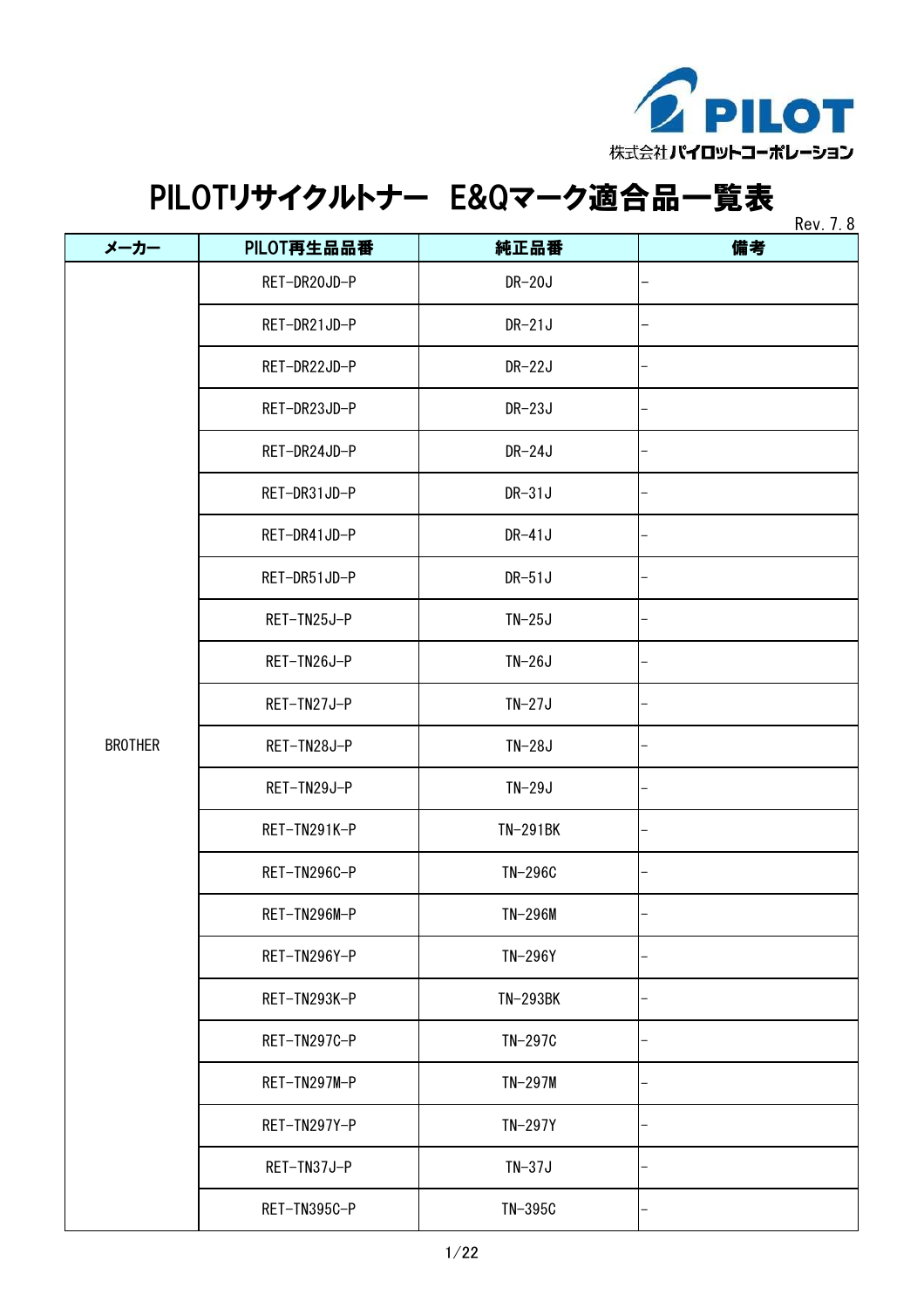

 $R_{\text{max}}$  7.8

|                |                |               | <b>NEV.</b> 1.0 |
|----------------|----------------|---------------|-----------------|
| メーカー           | PILOT再生品品番     | 純正品番          | 備考              |
|                | RET-TN395M-P   | TN-395M       |                 |
|                | RET-TN395Y-P   | TN-395Y       |                 |
|                | RET-TN395K-P   | TN-395BK      |                 |
|                | RET-TN396C-P   | TN-396C       |                 |
|                | RET-TN396M-P   | TN-396M       |                 |
|                | RET-TN396Y-P   | TN-396Y       |                 |
|                | RET-TN396K-P   | TN-396BK      |                 |
| <b>BROTHER</b> | RET-TN47J-P    | $TN-47J$      |                 |
|                | RET-TN48J-P    | $TN-48J$      |                 |
|                | RET-TN53J-P    | $TN-53J$      |                 |
|                | RET-TN56J-P    | $TN-56J$      |                 |
|                | RET-TN61J-P    | $TN-61J$      |                 |
|                | RET-TN62J-P    | $TN-62J$      |                 |
|                | RET-TN62JXL-P  | $TN-62JXL$    |                 |
|                | RET-TN63J-P    | $TN-63J$      |                 |
|                | RET-502C-D-P   | CRG-502CYNDRM |                 |
|                | RET-502M-D-P   | CRG-502MAGDRM |                 |
| CANON          | RET-502Y-D-P   | CRG-502YELDRM |                 |
|                | RET-502K-D-P   | CRG-502BLKDRM |                 |
|                | RET-CRG-040C-P | CRG-040CYN    |                 |
|                | RET-CRG-040M-P | CRG-040MAG    |                 |
|                | RET-CRG-040Y-P | CRG-040YEL    |                 |
|                | RET-CRG-040K-P | CRG-040BLK    |                 |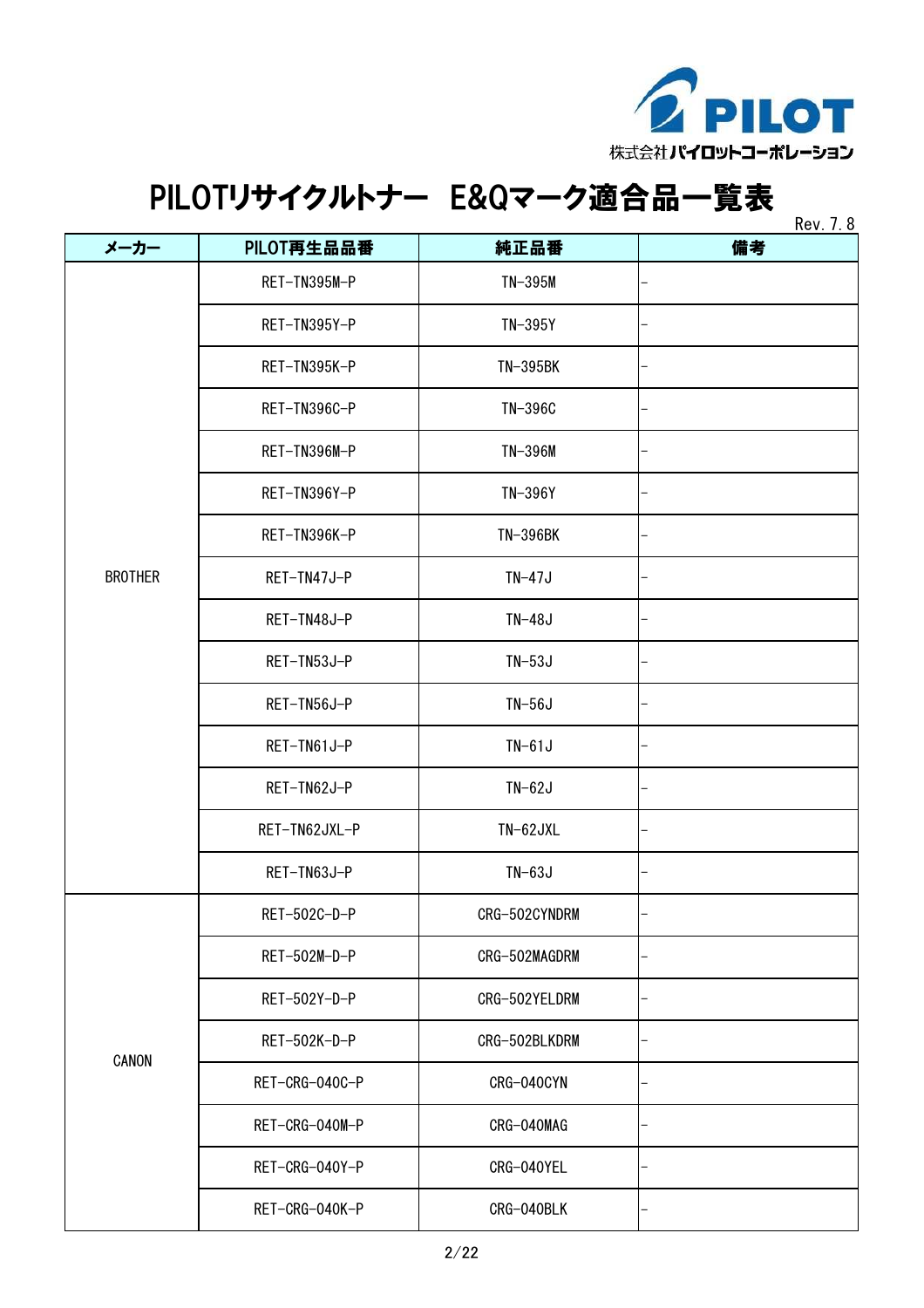

 $R_{\text{ext}}$  7.8

|       |                 |             | <b>Rev.</b> 7. 0 |
|-------|-----------------|-------------|------------------|
| メーカー  | PILOT再生品品番      | 純正品番        | 備考               |
|       | RET-CRG-040HC-P | CRG-040HCYN |                  |
|       | RET-CRG-040HM-P | CRG-040HMAG |                  |
|       | RET-CRG-040HY-P | CRG-040HYEL |                  |
|       | RET-CRG-040HK-P | CRG-040HBLK |                  |
|       | RET-CRG-041-P   | CRG-041     |                  |
|       | RET-CRG-041H-P  | CRG-041H    |                  |
|       | RET-CRG-042-P   | CRG-042     |                  |
|       | RET-CRG-042H-P  | CRG-042H    |                  |
|       | RET-CRG-045C-P  | CRG-045CYN  |                  |
|       | RET-CRG-045M-P  | CRG-045MAG  |                  |
|       | RET-CRG-045Y-P  | CRG-045YEL  |                  |
| CANON | RET-CRG-045K-P  | CRG-045BLK  |                  |
|       | RET-CRG-045HC-P | CRG-045HCYN |                  |
|       | RET-CRG-045HM-P | CRG-045HMAG |                  |
|       | RET-CRG-045HY-P | CRG-045HYEL |                  |
|       | RET-CRG-045HK-P | CRG-045HBLK |                  |
|       | RET-CRG-046C-P  | CRG-046CYN  |                  |
|       | RET-CRG-046M-P  | CRG-046MAG  |                  |
|       | RET-CRG-046Y-P  | CRG-046YEL  |                  |
|       | RET-CRG-046K-P  | CRG-046BLK  |                  |
|       | RET-CRG-046HC-P | CRG-046HCYN |                  |
|       | RET-CRG-046HM-P | CRG-046HMAG |                  |
|       | RET-CRG-046HY-P | CRG-046HYEL |                  |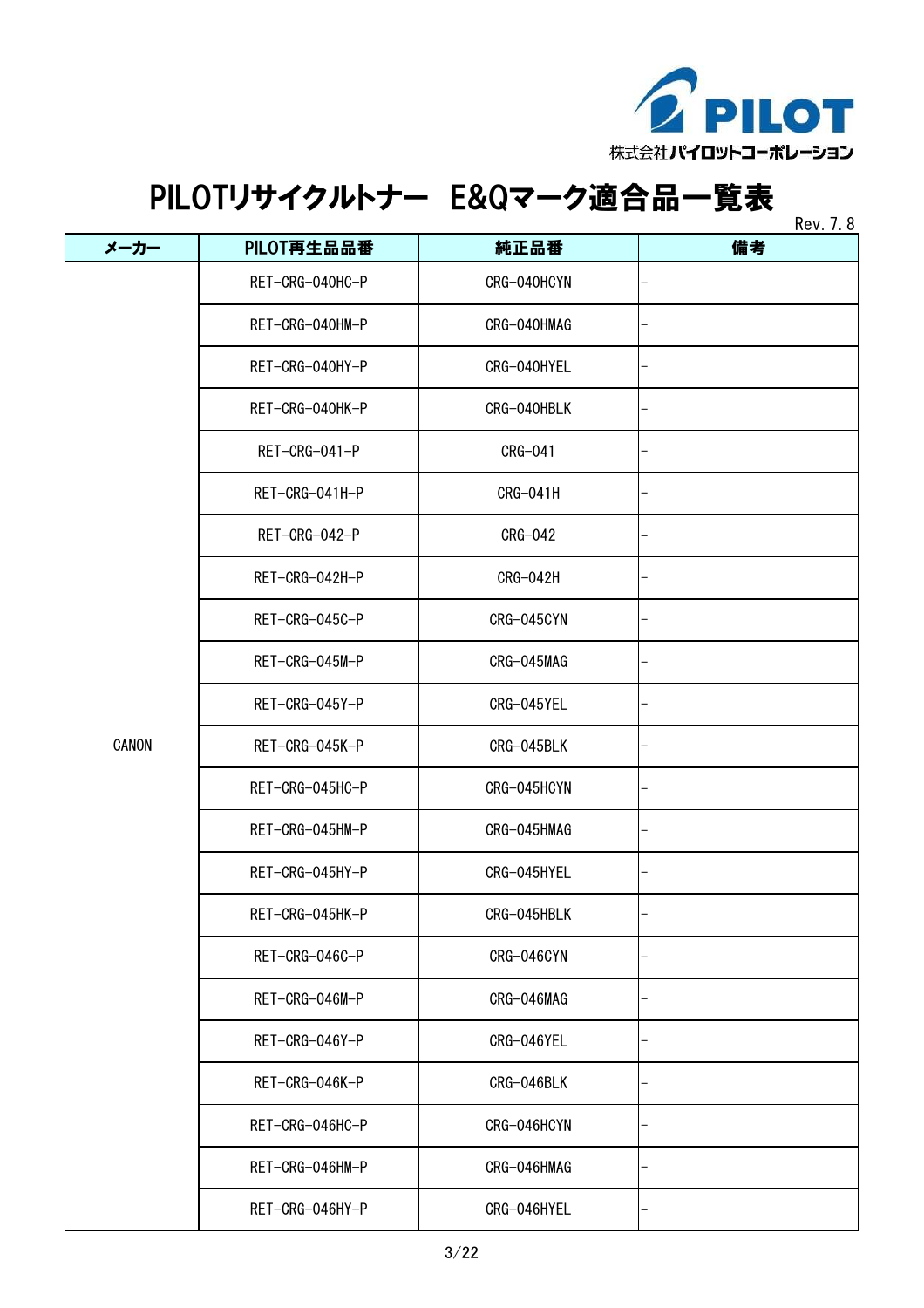

|       |                 |             | Rev. 7.8     |
|-------|-----------------|-------------|--------------|
| メーカー  | PILOT再生品品番      | 純正品番        | 備考           |
|       | RET-CRG-046HK-P | CRG-046HBLK |              |
|       | RET-CRG-051-P   | CRG-051     |              |
|       | RET-CRG-051H-P  | CRG-051H    |              |
|       | RET-CRG-054C-P  | CRG-054CYN  |              |
|       | RET-CRG-054M-P  | CRG-054MAG  |              |
|       | RET-CRG-054Y-P  | CRG-054YEL  |              |
|       | RET-CRG-054K-P  | CRG-054BLK  |              |
|       | RET-CRG-054HC-P | CRG-054HCYN |              |
|       | RET-CRG-054HM-P | CRG-054HMAG |              |
|       | RET-CRG-054HY-P | CRG-054HYEL |              |
|       | RET-CRG-054HK-P | CRG-054HBLK |              |
| CANON | RET-CRG-059C-P  | CRG-059CYN  |              |
|       | RET-CRG-059M-P  | CRG-059MAG  |              |
|       | RET-CRG-059Y-P  | CRG-059YEL  |              |
|       | RET-CRG-059K-P  | CRG-059BLK  |              |
|       | RET-CRG-059HC-P | CRG-059HCYN |              |
|       | RET-CRG-059HM-P | CRG-059HMAG |              |
|       | RET-CRG-059HY-P | CRG-059HYEL |              |
|       | RET-CRG-059HK-P | CRG-059HBLK |              |
|       | RET-CRG-303-P   | CRG-303     | CRG-304データ適用 |
|       | RET-CRG-304-P   | CRG-304     |              |
|       | RET-CRG-306-P   | CRG-306     |              |
|       | RET-CRG-311C-P  | CRG-311CYN  |              |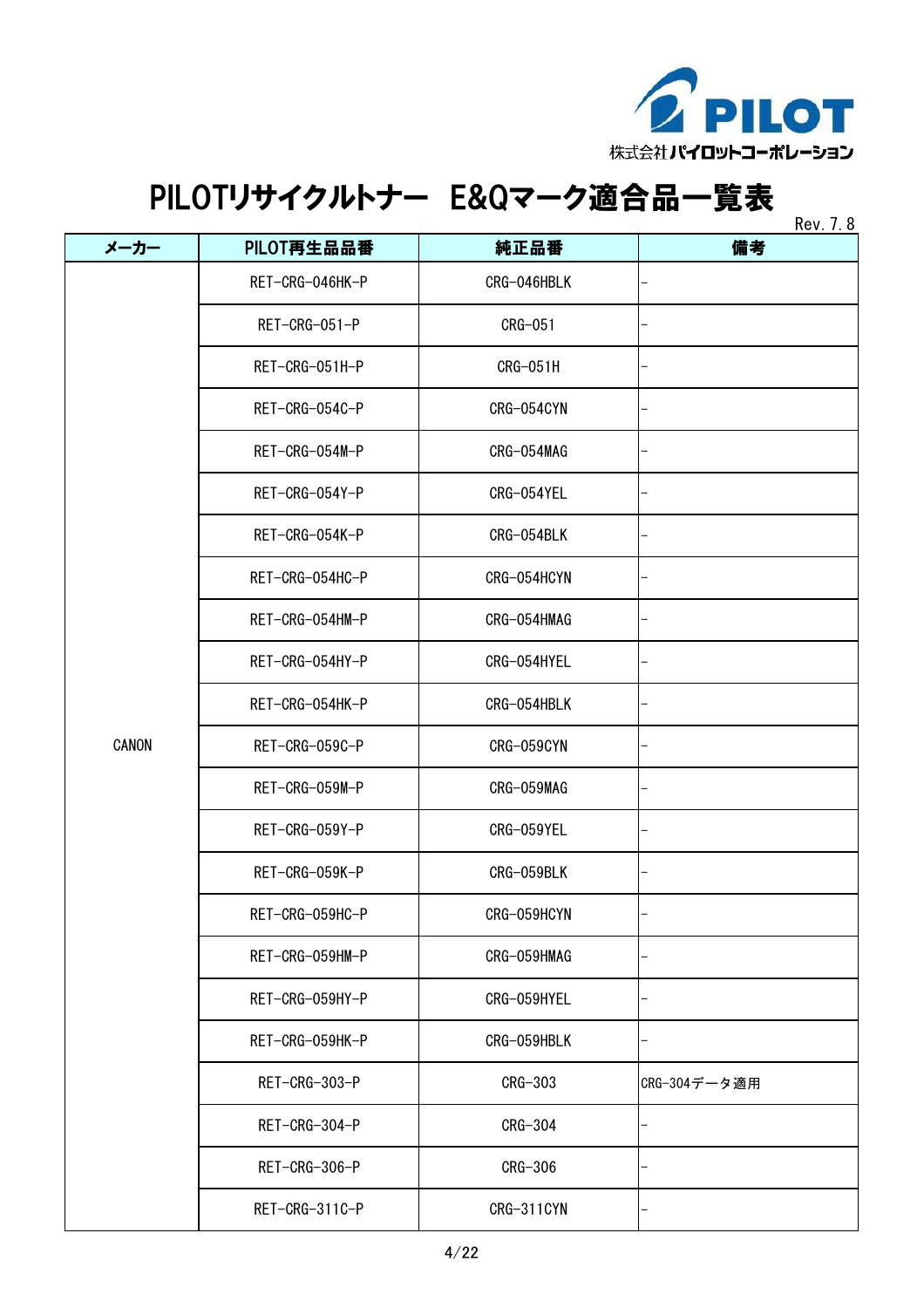

|       |                 |                  | <b>Rev.</b> 7. 8 |
|-------|-----------------|------------------|------------------|
| メーカー  | PILOT再生品品番      | 純正品番             | 備考               |
|       | RET-CRG-311M-P  | CRG-311MAG       |                  |
|       | RET-CRG-311Y-P  | CRG-311YEL       |                  |
|       | RET-CRG-311K-P  | CRG-311BLK       |                  |
|       | RET-CRG-312-P   | CRG-312          |                  |
|       | RET-CRG-316C-P  | CRG-316CYN       |                  |
|       | RET-CRG-316M-P  | CRG-316MAG       |                  |
|       | RET-CRG-316Y-P  | CRG-316YEL       |                  |
|       | RET-CRG-316K-P  | CRG-316BLK       |                  |
|       | RET-CRG-318C-P  | CRG-318CYN       |                  |
|       | RET-CRG-318M-P  | CRG-318MAG       |                  |
|       | RET-CRG-318Y-P  | CRG-318YEL       |                  |
| CANON | RET-CRG-318K-P  | CRG-318BLK       |                  |
|       | RET-CRG-320-P   | CRG-320          |                  |
|       | RET-CRG-322C-P  | CRG-322CYN       |                  |
|       | RET-CRG-322M-P  | CRG-322MAG       |                  |
|       | RET-CRG-322Y-P  | CRG-322YEL       |                  |
|       | RET-CRG-322K-P  | CRG-322BLK       |                  |
|       | RET-CRG-3222C-P | $CRG-322$ II CYN |                  |
|       | RET-CRG-3222M-P | $CRG-322$ II MAG |                  |
|       | RET-CRG-3222Y-P | CRG-322 II YEL   |                  |
|       | RET-CRG-3222K-P | $CRG-322$ II BLK |                  |
|       | RET-CRG-323C-P  | CRG-323CYN       |                  |
|       | RET-CRG-323M-P  | CRG-323MAG       |                  |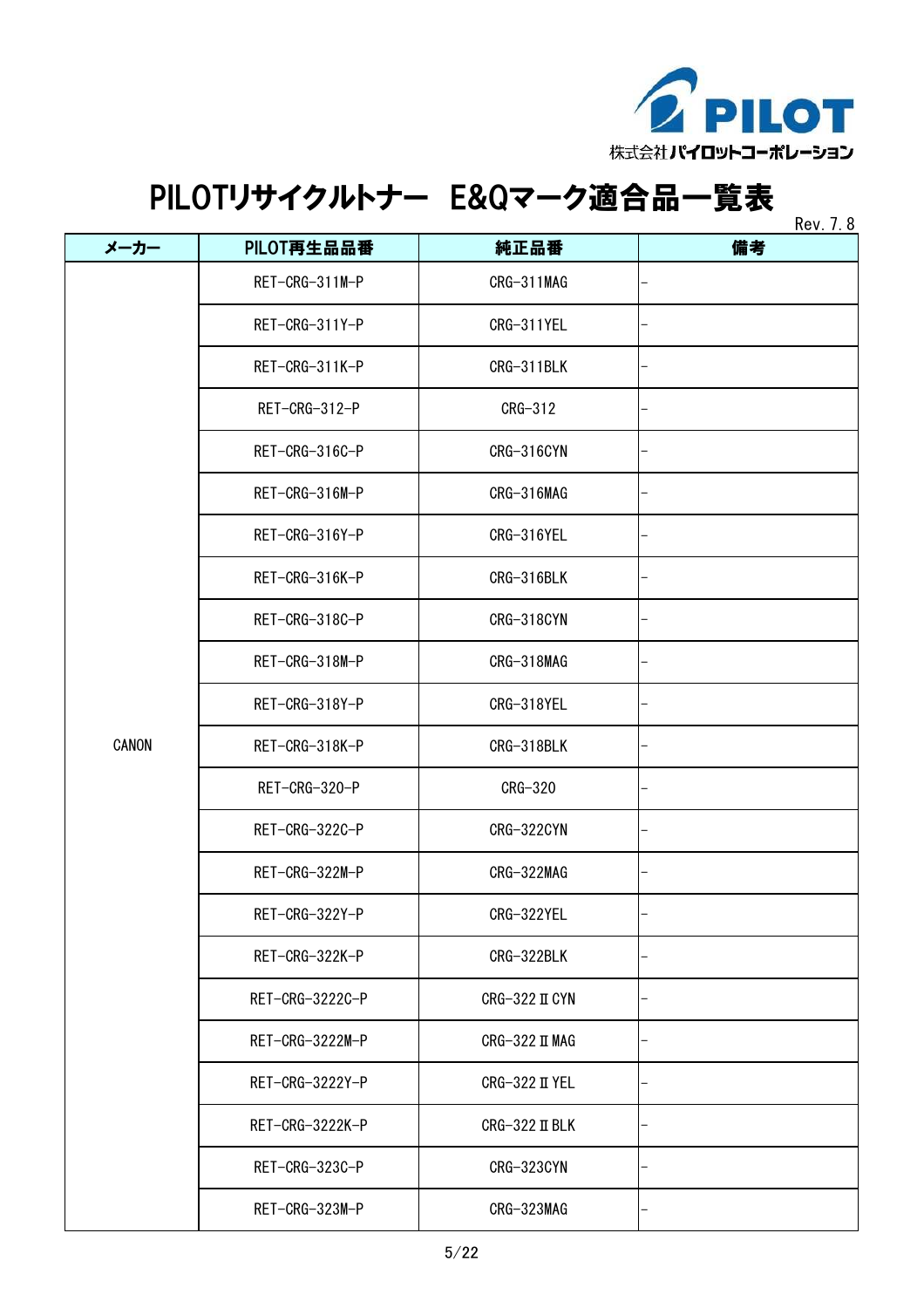

| メーカー  | PILOT再生品品番      | 純正品番             | <b>Rev.</b> 7. 8<br>備考 |
|-------|-----------------|------------------|------------------------|
|       | RET-CRG-323Y-P  | CRG-323YEL       |                        |
|       | RET-CRG-323K-P  | CRG-323BLK       |                        |
|       | RET-CRG-3232K-P | $CRG-323$ II BLK |                        |
|       | RET-CRG-325-P   | CRG-325          |                        |
|       | RET-CRG-326-P   | CRG-326          |                        |
|       | RET-CRG-328-P   | CRG-328          |                        |
|       | RET-CRG-331C-P  | CRG-331CYN       |                        |
|       | RET-CRG-331M-P  | CRG-331MAG       |                        |
|       | RET-CRG-331Y-P  | CRG-331YEL       |                        |
|       | RET-CRG-3312K-P | CRG-331 II BLK   |                        |
|       | RET-CRG-335C-P  | CRG-335CYN       |                        |
| CANON | RET-CRG-335M-P  | CRG-335MAG       |                        |
|       | RET-CRG-335Y-P  | CRG-335YEL       |                        |
|       | RET-CRG-335K-P  | CRG-335BLK       |                        |
|       | RET-CRG-335EC-P | CRG-335eCYN      | CRG-335Cデータ適用          |
|       | RET-CRG-335EM-P | CRG-335eMAG      | CRG-335Mデータ適用          |
|       | RET-CRG-335EY-P | CRG-335eYEL      | CRG-335Yデータ適用          |
|       | RET-CRG-335EK-P | CRG-335eBLK      | CRG-335Kデータ適用          |
|       | RET-CRG-337-P   | CRG-337          |                        |
|       | RET-CRG-406-P   | CRG-406          | CRG-306データ適用           |
|       | RET-CRG-416C-P  | CRG-416CYN       | CRG-316Cデータ適用          |
|       | RET-CRG-416M-P  | CRG-416MAG       | CRG-316Mデータ適用          |
|       | RET-CRG-416Y-P  | CRG-416YEL       | CRG-316Yデータ適用          |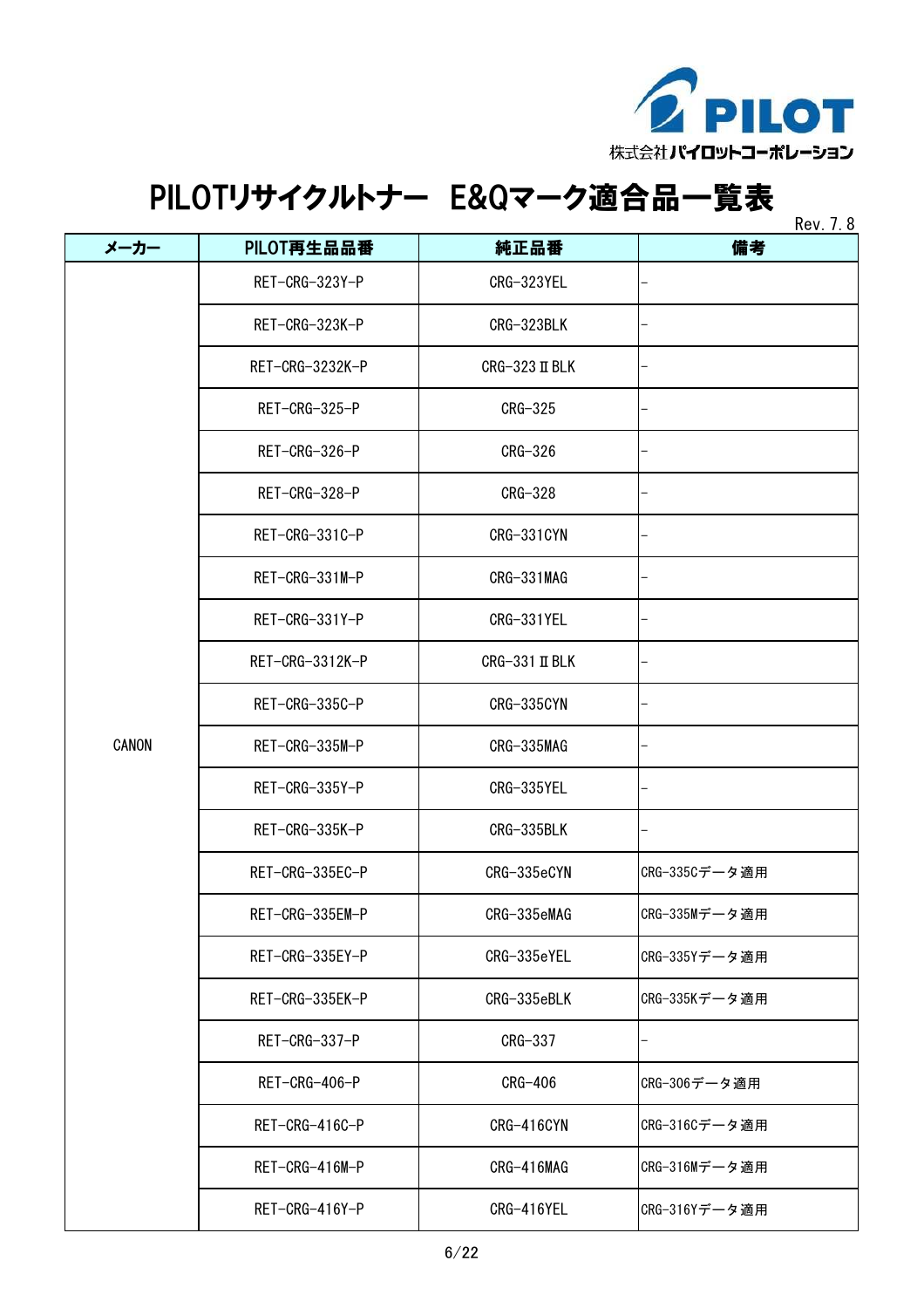

|       |                |                 | Rev. 7.8      |
|-------|----------------|-----------------|---------------|
| メーカー  | PILOT再生品品番     | 純正品番            | 備考            |
|       | RET-CRG-416K-P | CRG-416BLK      | CRG-316Kデータ適用 |
|       | RET-CRG-418C-P | CRG-418CYN      | CRG-318Cデータ適用 |
|       | RET-CRG-418M-P | CRG-418MAG      | CRG-318Mデータ適用 |
|       | RET-CRG-418Y-P | CRG-418YEL      | CRG-318Yデータ適用 |
|       | RET-CRG-418K-P | CRG-418BLK      | CRG-318Kデータ適用 |
|       | RET-CRG-420-P  | CRG-420         | CRG-320データ適用  |
|       | RET-CRG-502C-P | CRG-502CYN      |               |
|       | RET-CRG-502M-P | CRG-502MAG      |               |
|       | RET-CRG-502Y-P | CRG-502YEL      |               |
|       | RET-CRG-502K-P | CRG-502BLK      |               |
|       | RET-CRG-505-P  | <b>CRG-505</b>  |               |
| CANON | RET-CRG-508-P  | <b>CRG-508</b>  |               |
|       | RET-CRG-5082-P | $CRG-508$ II    |               |
|       | RET-CRG-509-P  | CRG-509         |               |
|       | RET-CRG-510-P  | CRG-510         |               |
|       | RET-CRG-5102-P | $CRG-510$ II    |               |
|       | RET-CRG-515-P  | CRG-515         |               |
|       | RET-CRG-5152-P | $CRG-515$ II    |               |
|       | RET-CRG-519-P  | CRG-519         | CRG-320データ適用  |
|       | RET-CRG-5192-P | $CRG-519$ II    | CRG-320データ適用  |
|       | RET-CRG-527-P  | CRG-527         |               |
|       | RET-CRG-533-P  | $CRG-533$       |               |
|       | RET-CRG-533H-P | <b>CRG-533H</b> |               |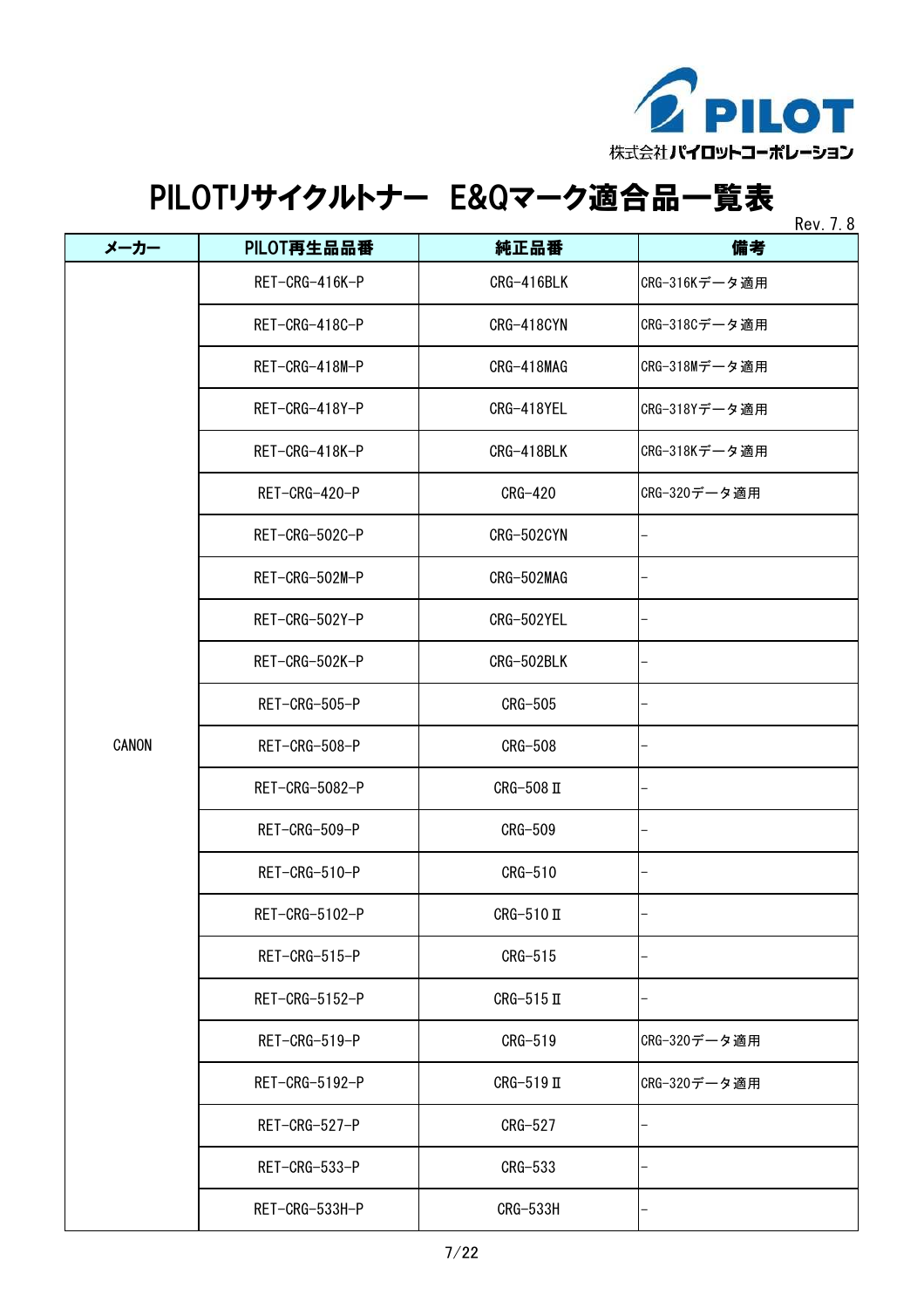

|                   |                |            | <b>NUV.</b> 1.0 |
|-------------------|----------------|------------|-----------------|
| メーカー              | PILOT再生品品番     | 純正品番       | 備考              |
|                   | RET-CRG-E30K-P | CRG-E30BLK |                 |
|                   | RET-CRG-W-P    | CRG-W      |                 |
|                   | RET-EP25-P     | CRG-EP25   | EP26データ適用       |
| CANON             | RET-EP26-P     | CRG-EP26   |                 |
|                   | RET-EP62-P     | CRG-EP62   |                 |
|                   | RET-EP66-P     | CRG-EP66   |                 |
|                   | RET-EP72-P     | CRG-EP72   |                 |
| CASI <sub>0</sub> | RET-B90-TDS-P  | B90-TDS-N  | SP6100Hデータ適用    |
|                   | RET-DTC85-P    | CP-DTC85   | LB311Bデータ適用     |
|                   | RET-LPA3-7-P   | LPA3ETC7   | LB311Aデータ適用     |
|                   | RET-LPA3-8-P   | LPA3ETC8   | LB311Bデータ適用     |
|                   | RET-LPA3-12-P  | LPA3ETC12  | LB311Aデータ適用     |
|                   | RET-LPA3-13-P  | LPA3ETC13  | LB311Bデータ適用     |
|                   | RET-LPA3-14-P  | LPA3ETC14  |                 |
|                   | RET-LPA3-15-P  | LPA3ETC15  |                 |
| <b>EPSON</b>      | RET-LPA4-7-P   | LPA4ETC7   |                 |
|                   | RET-LPA4-8-P   | LPA4ETC8   | LPA4-7データ適用     |
|                   | RET-LPB3-20-P  | LPB3T20    |                 |
|                   | RET-LPB3-21-P  | LPB3T21    |                 |
|                   | RET-LPB3-22-P  | LPB3T22    |                 |
|                   | RET-LPB3-23-P  | LPB3T23    |                 |
|                   | RET-LPB3-24-P  | LPB3T24    |                 |
|                   | RET-LPB3-25-P  | LPB3T25    |                 |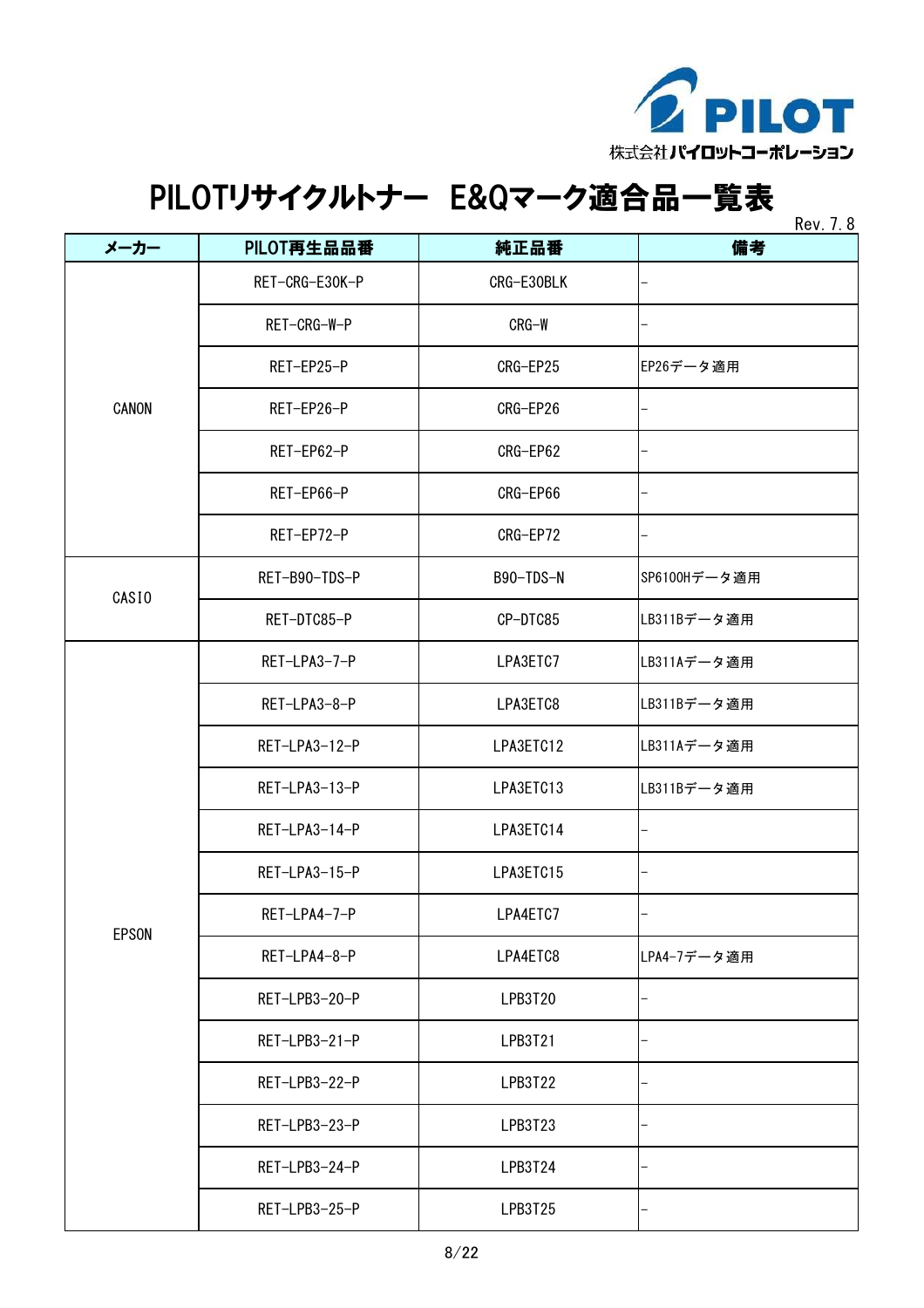

|              |                 |           | <b>RUV. 7.0</b> |
|--------------|-----------------|-----------|-----------------|
| メーカー         | PILOT再生品品番      | 純正品番      | 備考              |
|              | RET-LPB3-26-P   | LPB3T26   |                 |
|              | RET-LPB3-27-P   | LPB3T27   |                 |
|              | RET-LPB3-28-P   | LPB3T28   |                 |
|              | RET-LPB3-29-P   | LPB3T29   |                 |
|              | RET-LPB4-24-P   | LPB4T24   |                 |
|              | RET-LPB4-25-P   | LPB4T25   |                 |
|              | RET-LPB4-26-P   | LPB4T26   |                 |
|              | RET-LPC3-12C-P  | LPCA3T12C |                 |
|              | RET-LPC3-12M-P  | LPCA3T12M |                 |
|              | RET-LPC3-12Y-P  | LPCA3T12Y |                 |
|              | RET-LPC3-12K-P  | LPCA3T12K |                 |
| <b>EPSON</b> | RET-LPC3-17CD-P | LPC3K17   |                 |
|              | RET-LPC3-17KD-P | LPC3K17K  |                 |
|              | RET-LPC3-18C-P  | LPC3T18C  |                 |
|              | RET-LPC3-18M-P  | LPC3T18M  |                 |
|              | RET-LPC3-18Y-P  | LPC3T18Y  |                 |
|              | RET-LPC3-18K-P  | LPC3T18K  |                 |
|              | RET-LPC3-21C-P  | LPC3T21C  |                 |
|              | RET-LPC3-21M-P  | LPC3T21M  |                 |
|              | RET-LPC3-21Y-P  | LPC3T21Y  |                 |
|              | RET-LPC3-21K-P  | LPC3T21K  |                 |
|              | RET-LPC3-31C-P  | LPC3T31C  |                 |
|              | RET-LPC3-31M-P  | LPC3T31M  |                 |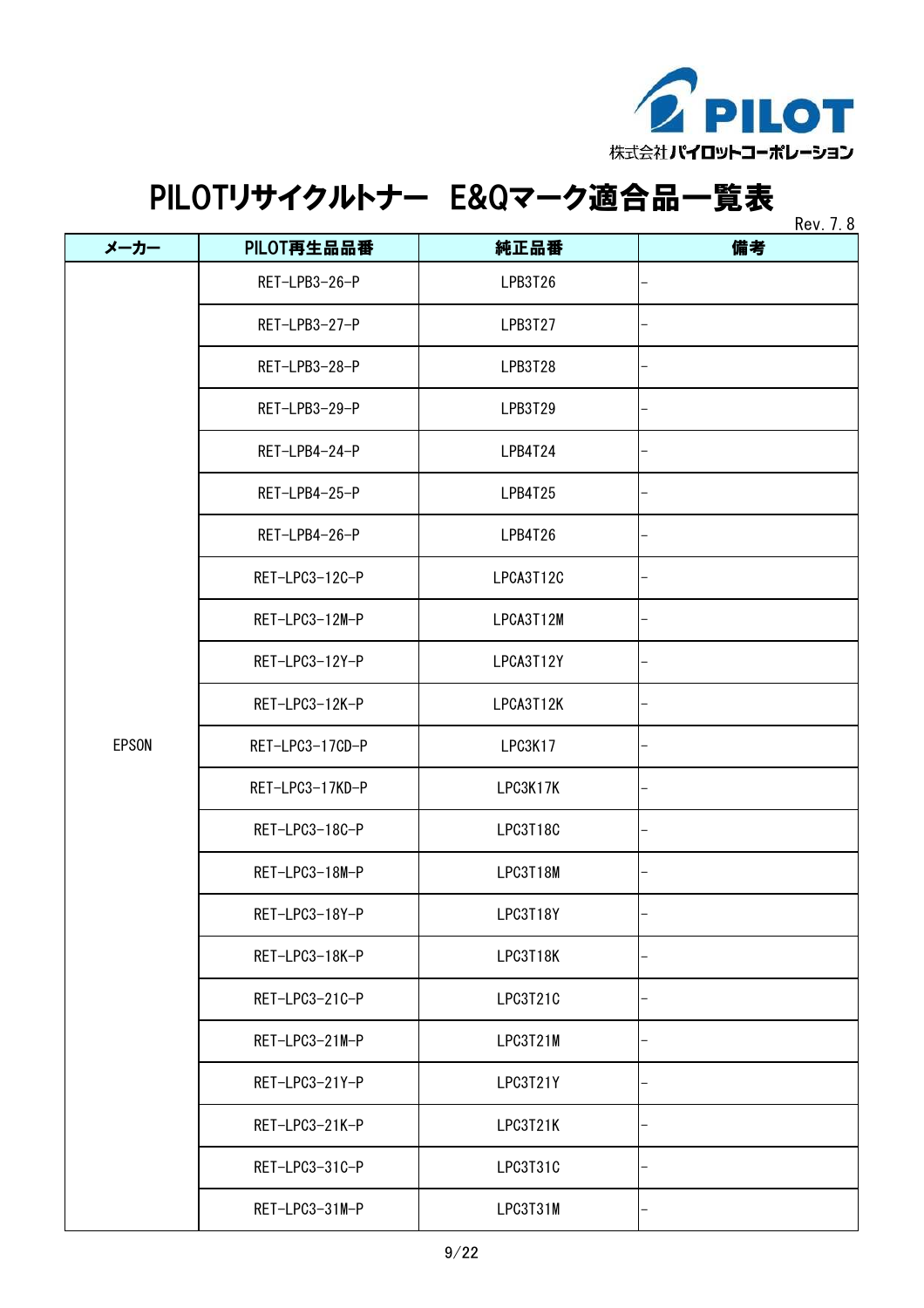

 $R_{\text{max}}$  7.8

|              |                |          | <b>REV.</b> 1.0 |
|--------------|----------------|----------|-----------------|
| メーカー         | PILOT再生品品番     | 純正品番     | 備考              |
|              | RET-LPC3-31Y-P | LPC3T31Y |                 |
|              | RET-LPC3-31K-P | LPC3T31K |                 |
|              | RET-LPC3-33C-P | LPC3T33C |                 |
|              | RET-LPC3-33M-P | LPC3T33M |                 |
|              | RET-LPC3-33Y-P | LPC3T33Y |                 |
|              | RET-LPC3-33K-P | LPC3T33K |                 |
|              | RET-LPC3-35C-P | LPC3T35C |                 |
|              | RET-LPC3-35M-P | LPC3T35M |                 |
|              | RET-LPC3-35Y-P | LPC3T35Y |                 |
|              | RET-LPC3-35K-P | LPC3T35K |                 |
|              | RET-LPC3-36C-P | LPC3T36C |                 |
| <b>EPSON</b> | RET-LPC3-36M-P | LPC3T36M |                 |
|              | RET-LPC3-36Y-P | LPC3T36Y |                 |
|              | RET-LPC3-36K-P | LPC3T36K |                 |
|              | RET-LPC3-38C-P | LPC3T38C |                 |
|              | RET-LPC3-38M-P | LPC3T38M |                 |
|              | RET-LPC3-38Y-P | LPC3T38Y |                 |
|              | RET-LPC3-38K-P | LPC3T38K |                 |
|              | RET-LPC3-39C-P | LPC3T39C |                 |
|              | RET-LPC3-39M-P | LPC3T39M |                 |
|              | RET-LPC3-39Y-P | LPC3T39Y |                 |
|              | RET-LPC3-39K-P | LPC3T39K |                 |
|              | RET-LPC4-11C-P | LPC4T11C |                 |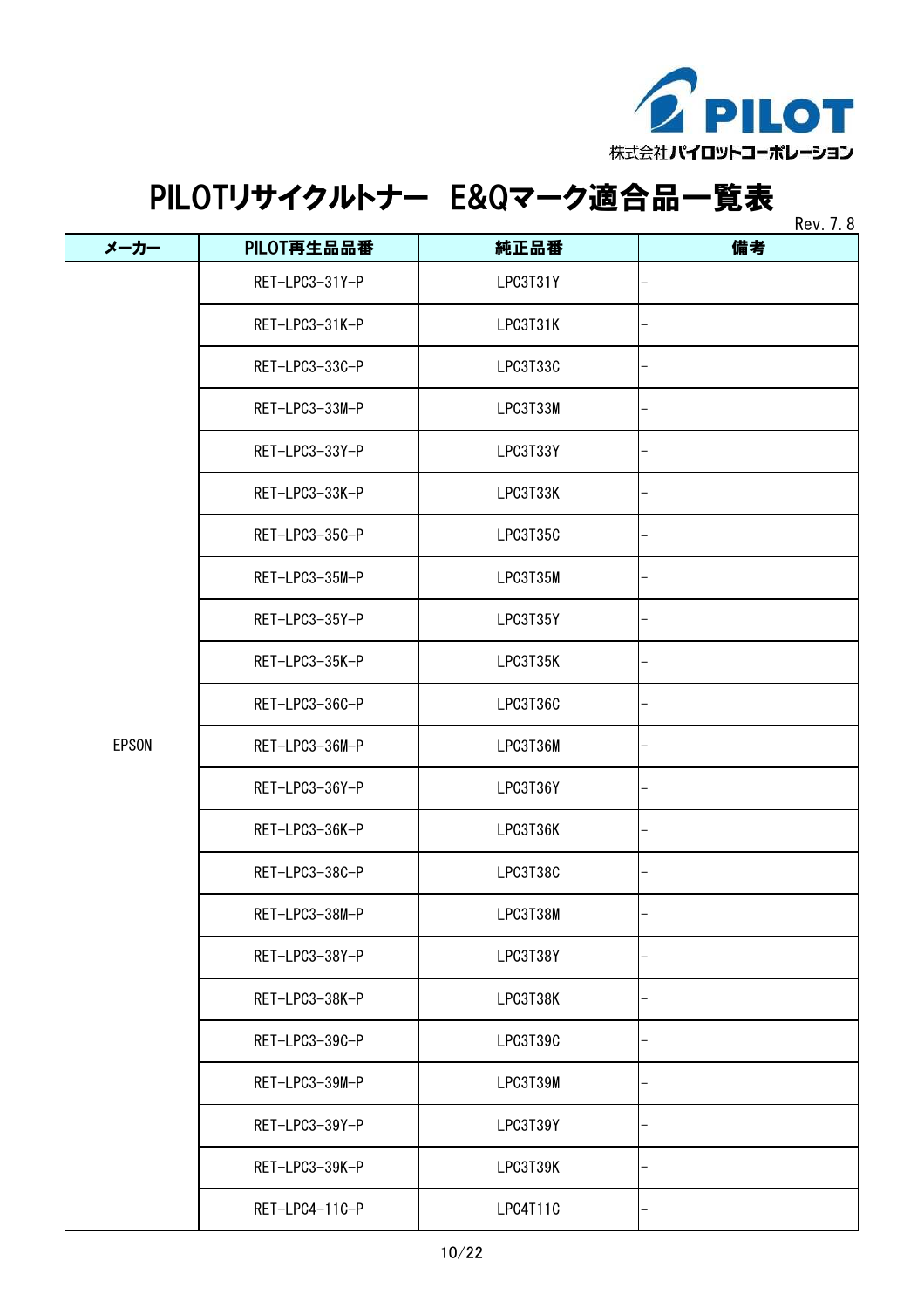

| メーカー           | PILOT再生品品番     | 純正品番          | 1001.10<br>備考 |
|----------------|----------------|---------------|---------------|
|                | RET-LPC4-11M-P | LPC4T11M      |               |
| EPSON          | RET-LPC4-11Y-P | LPC4T11Y      |               |
|                | RET-LPC4-11K-P | LPC4T11K      |               |
|                | RET-LB108A-P   | <b>LB108A</b> |               |
|                | RET-LB108B-P   | <b>LB108B</b> |               |
|                | RET-LB109A-P   | LB109A        |               |
|                | RET-LB109B-P   | LB109B        |               |
|                | RET-LB110A-P   | <b>LB110A</b> |               |
|                | RET-LB110B-P   | <b>LB110B</b> |               |
|                | RET-LB111B-P   | LB111B        |               |
|                | RET-LB112B-P   | LB112B        |               |
|                | RET-LB311A-P   | LB311A        |               |
| <b>FUJITSU</b> | RET-LB311B-P   | LB311B        |               |
|                | RET-LB313-P    | LB313         | NX720Bデータ適用   |
|                | RET-LB314B-P   | LB314B        |               |
|                | RET-LB315A-P   | LB315A        |               |
|                | RET-LB315B-P   | LB315B        |               |
|                | RET-LB316-P    | LB316         |               |
|                | RET-LB317A-P   | LB317A        |               |
|                | RET-LB317B-P   | LB317B        |               |
|                | RET-LB318A-P   | LB318A        |               |
|                | RET-LB318B-P   | LB318B        |               |
|                | RET-LB319A-P   | LB319A        |               |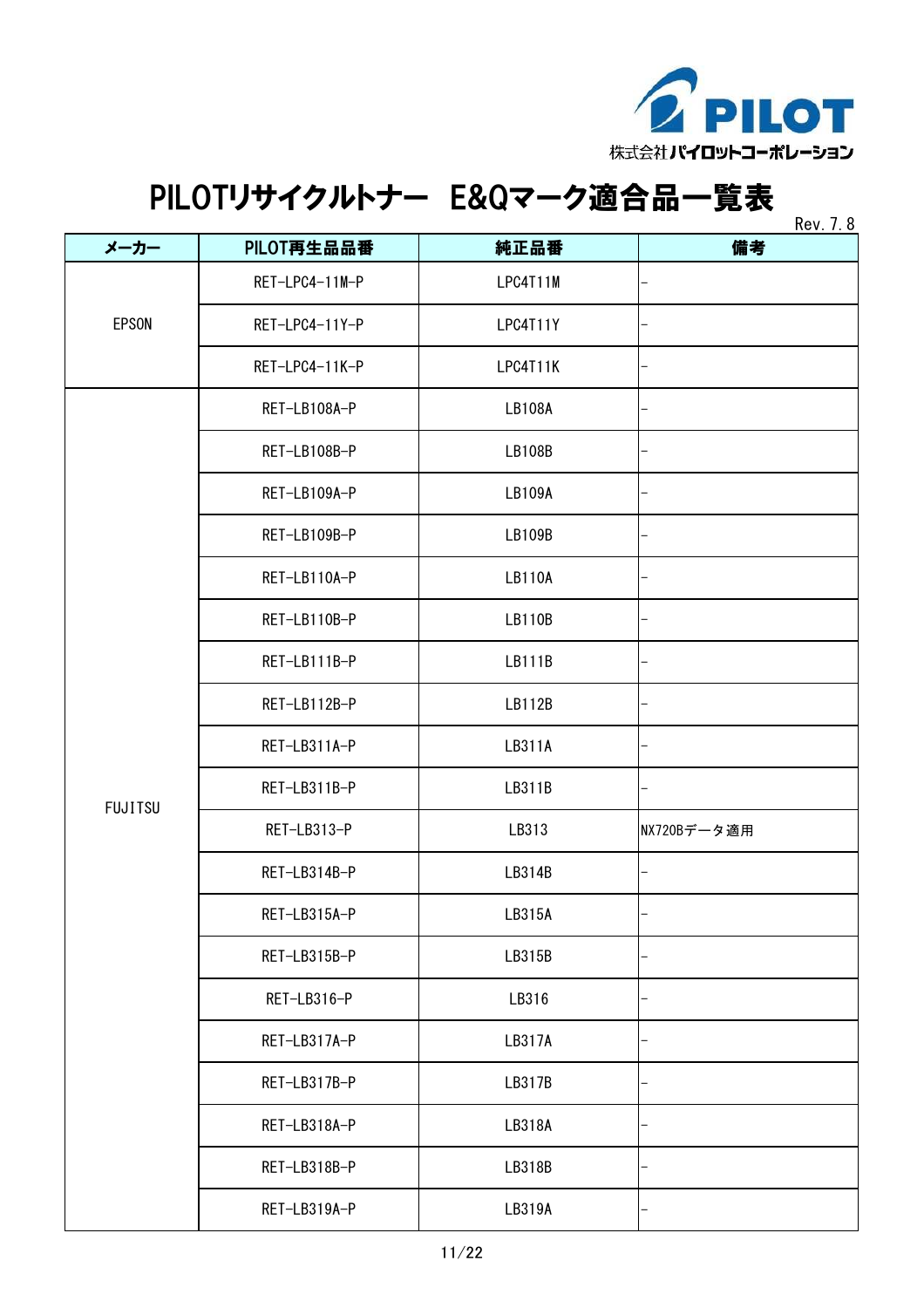

|                             |               |               | Rev. 7.8     |
|-----------------------------|---------------|---------------|--------------|
| メーカー                        | PILOT再生品品番    | 純正品番          | 備考           |
|                             | RET-LB319B-P  | LB319B        |              |
|                             | RET-LB320A-P  | LB320A        | SP6400データ適用  |
|                             | RET-LB320B-P  | <b>LB320B</b> | SP6400Hデータ適用 |
|                             | RET-LB320M-P  | <b>LB320M</b> | SP6400Hデータ適用 |
| <b>FUJITSU</b>              | RET-LB321A-P  | LB321A        | SP6400データ適用  |
|                             | RET-LB321B-P  | LB321B        | SP6400Hデータ適用 |
|                             | RET-LB321M-P  | LB321M        | SP6400Hデータ適用 |
|                             | RET-LB322B-P  | LB322B        | L870012データ適用 |
|                             | RET-LB501-P   | LB501         | SP6100Hデータ適用 |
|                             | RET-200822K-P | CT200822      |              |
|                             | RET-200823C-P | CT200823      |              |
|                             | RET-200824M-P | CT200824      |              |
|                             | RET-200825Y-P | CT200825      |              |
|                             | RET-200916-P  | CT200916      | TN37Jデータ適用   |
|                             | RET-201087C-P | CT201087      |              |
| FUJIFILM<br><b>Business</b> | RET-201088M-P | CT201088      |              |
| Innovation<br>(旧 FUJIXEROX) | RET-201089Y-P | CT201089      |              |
|                             | RET-201276K-P | CT201276      |              |
|                             | RET-201129K-P | CT201129      |              |
|                             | RET-201130C-P | CT201130      |              |
|                             | RET-201131M-P | CT201131      |              |
|                             | RET-201132Y-P | CT201132      |              |
|                             | RET-201199-P  | CT201199      | TN26Jデータ適用   |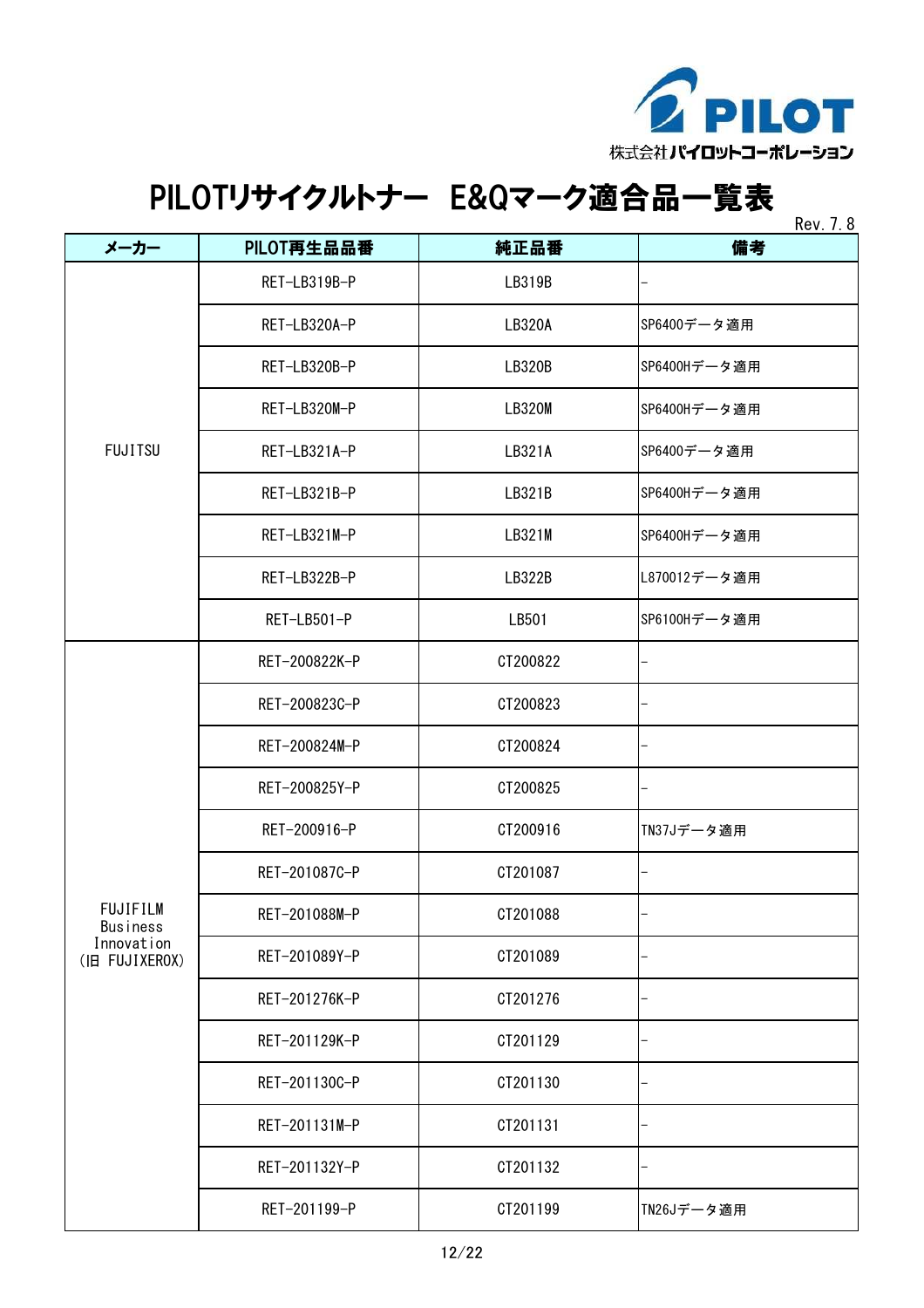

 $R_{\text{max}}$  7.8

|                               |               |          | <b>Rev.</b> 7. 8 |
|-------------------------------|---------------|----------|------------------|
| メーカー                          | PILOT再生品品番    | 純正品番     | 備考               |
|                               | RET-201225-P  | CT201225 |                  |
|                               | RET-201398K-P | CT201398 |                  |
|                               | RET-201399C-P | CT201399 |                  |
|                               | RET-201400M-P | CT201400 |                  |
|                               | RET-201401Y-P | CT201401 |                  |
|                               | RET-201688K-P | CT201688 |                  |
|                               | RET-201689C-P | CT201689 |                  |
|                               | RET-201690M-P | CT201690 |                  |
|                               | RET-201691Y-P | CT201691 |                  |
|                               | RET-201697-P  | CT201697 | TN48Jデータ適用       |
| <b>FUJIFILM</b>               | RET-202054K-P | CT202054 |                  |
| <b>Business</b><br>Innovation | RET-202055C-P | CT202055 |                  |
| (旧 FUJIXEROX)                 | RET-202056M-P | CT202056 |                  |
|                               | RET-202057Y-P | CT202057 |                  |
|                               | RET-202074-P  | CT202074 | L530012データ適用     |
|                               | RET-202334-P  | CT202334 | TN28Jデータ適用       |
|                               | RET-202451K-P | CT202451 |                  |
|                               | RET-202452C-P | CT202452 |                  |
|                               | RET-202453M-P | CT202453 |                  |
|                               | RET-202454Y-P | CT202454 |                  |
|                               | RET-202459K-P | CT202459 |                  |
|                               | RET-202460C-P | CT202460 |                  |
|                               | RET-202461M-P | CT202461 |                  |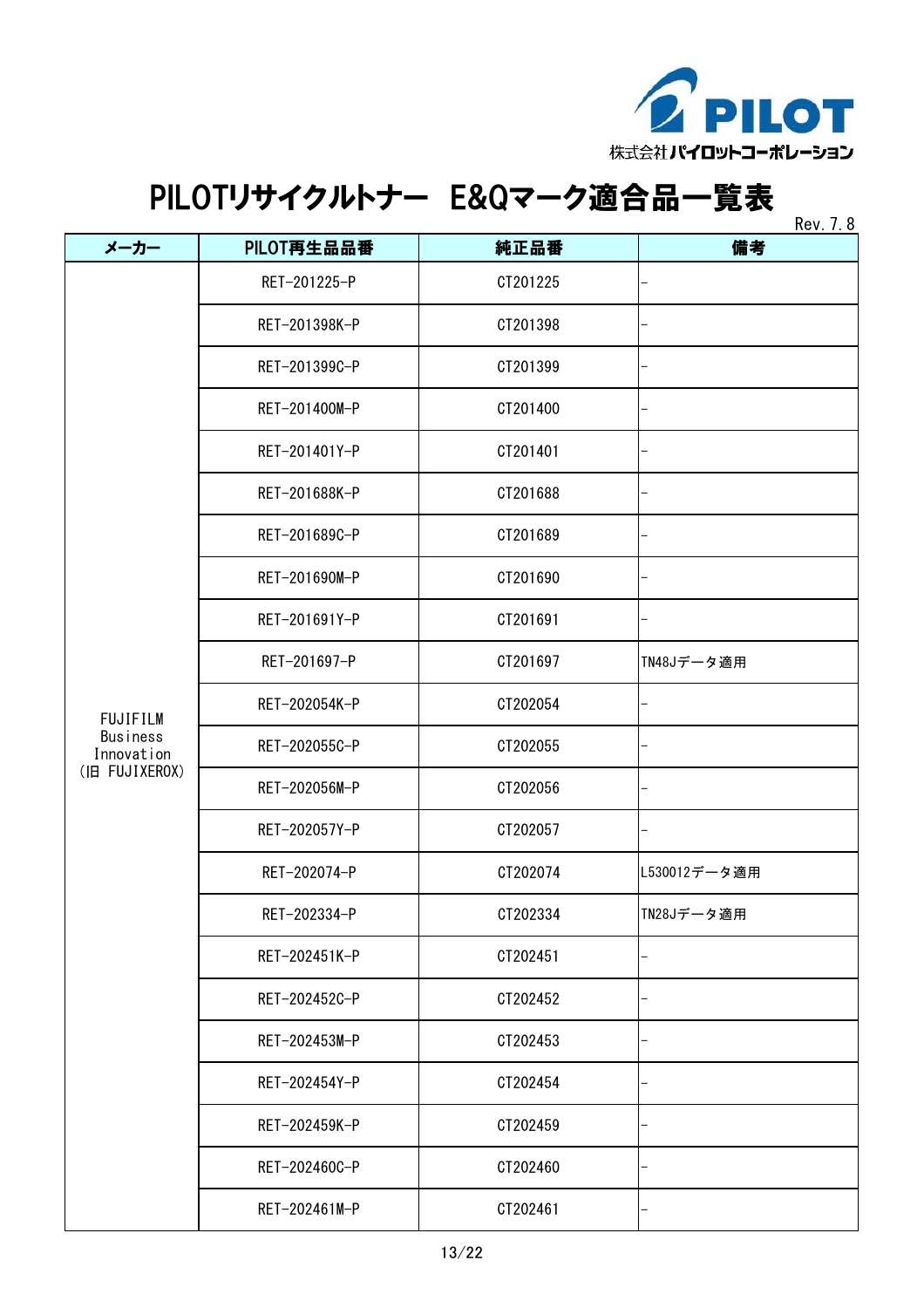

| Rev |  | 8 |
|-----|--|---|
|-----|--|---|

|                        |               |          | <b>NGV.</b> 1.0 |
|------------------------|---------------|----------|-----------------|
| メーカー                   | PILOT再生品品番    | 純正品番     | 備考              |
|                        | RET-202462Y-P | CT202462 |                 |
|                        | RET-203091-P  | CT203091 | L860012データ適用    |
|                        | RET-203092-P  | CT203092 | L870012データ適用    |
|                        | RET-203113-P  | CT203113 |                 |
|                        | RET-203114-P  | CT203114 |                 |
|                        | RET-203207K-P | CT203207 | LPC3-38Kデータ適用   |
|                        | RET-203208C-P | CT203208 | LPC3-38Cデータ適用   |
|                        | RET-203209M-P | CT203209 | LPC3-38Mデータ適用   |
|                        | RET-203210Y-P | CT203210 | LPC3-38 Y データ適用 |
|                        | RET-203215K-P | CT203215 | LPC3-39Kデータ適用   |
| <b>FUJIFILM</b>        | RET-203216C-P | CT203216 | LPC3-39Cデータ適用   |
| Business<br>Innovation | RET-203217M-P | CT203217 | LPC3-39Mデータ適用   |
| (IB FUJIXEROX)         | RET-203218Y-P | CT203218 | LPC3-39 Y データ適用 |
|                        | RET-203418K-P | CT203418 |                 |
|                        | RET-203419C-P | CT203419 |                 |
|                        | RET-203420M-P | CT203420 |                 |
|                        | RET-203421Y-P | CT203421 |                 |
|                        | RET-203532K-P | CT203532 |                 |
|                        | RET-203533C-P | CT203533 |                 |
|                        | RET-203534M-P | CT203534 |                 |
|                        | RET-203535Y-P | CT203535 |                 |
|                        | RET-350244-P  | CT350244 |                 |
|                        | RET-350245-P  | CT350245 |                 |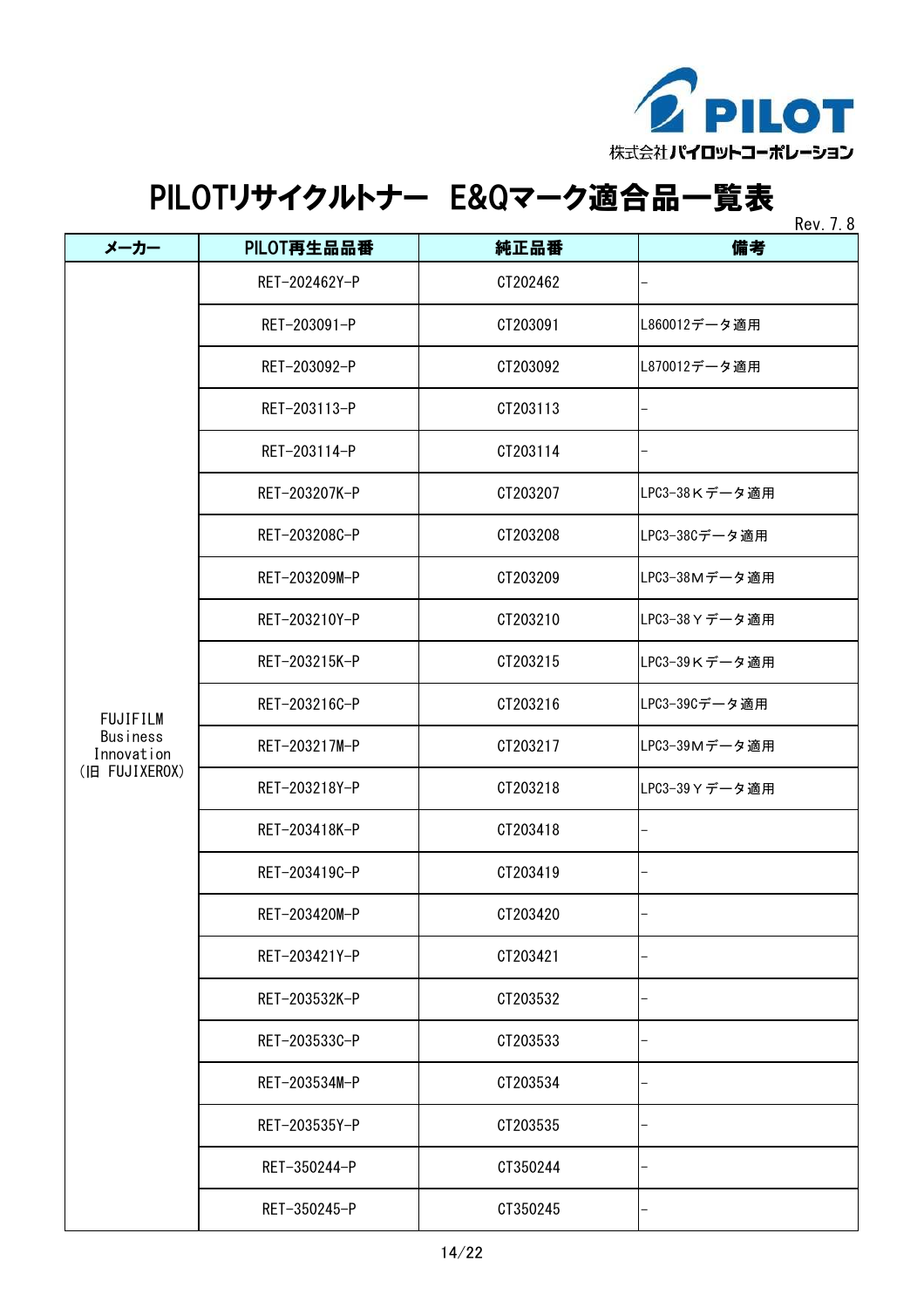

| メーカー                   | PILOT再生品品番      | 純正品番                 | 110V. I. U<br>備考 |
|------------------------|-----------------|----------------------|------------------|
|                        | RET-350508D-P   | CT350508             | DR31JDデータ適用      |
|                        | RET-350515-P    | CT350515             |                  |
|                        | RET-350516-P    | CT350516             |                  |
|                        | RET-350738D-P   | CT350738             | DR21JDデータ適用      |
|                        | RET-350760-P    | CT350760             |                  |
| <b>FUJIFILM</b>        | RET-350761-P    | CT350761             |                  |
| Business<br>Innovation | RET-350812KD-P  | CT350812<br>CT350813 |                  |
| (旧 FUJIXEROX)          | RET-350813-CD-P |                      |                  |
|                        | RET-350871-P    | CT350871             |                  |
|                        | RET-350872-P    | CT350872             |                  |
|                        | RET-350904D-P   | CT350904             |                  |
|                        | RET-350906D-P   | CT350906             | DR41JDデータ適用      |
|                        | RET-350988D-P   | CT350988             |                  |
| HITACHI                | RET-26401A-P    | PC-PZ26401A          | SP6100データ適用      |
|                        | RET-26401B-P    | PC-PZ26401B          | SP6100Hデータ適用     |
| <b>IBM</b>             | RET-44T3722-P   | 44T3722              | SP6100データ適用      |
|                        | RET-44T3723-P   | 44T3723              | SP6100Hデータ適用     |
| <b>JBAT</b>            | RET-09010-P     | JBAT 09010           | SP6100Hデータ適用     |
| KONICA MINOLTA         | RET-TCP6640-P   | <b>TCPP6640</b>      | SP6100Hデータ適用     |
| <b>KYOCERA</b>         | RET-TK7311-P    | $TK-7311$            |                  |
| <b>MURATEC</b>         | RET-TS30B-P     | <b>TS30B</b>         |                  |
|                        | RET-L115011-P   | PR-L1150-11          | TN25Jデータ適用       |
| <b>NEC</b>             | RET-L150011-P   | PR-L1500-11          | TN47Jデータ適用       |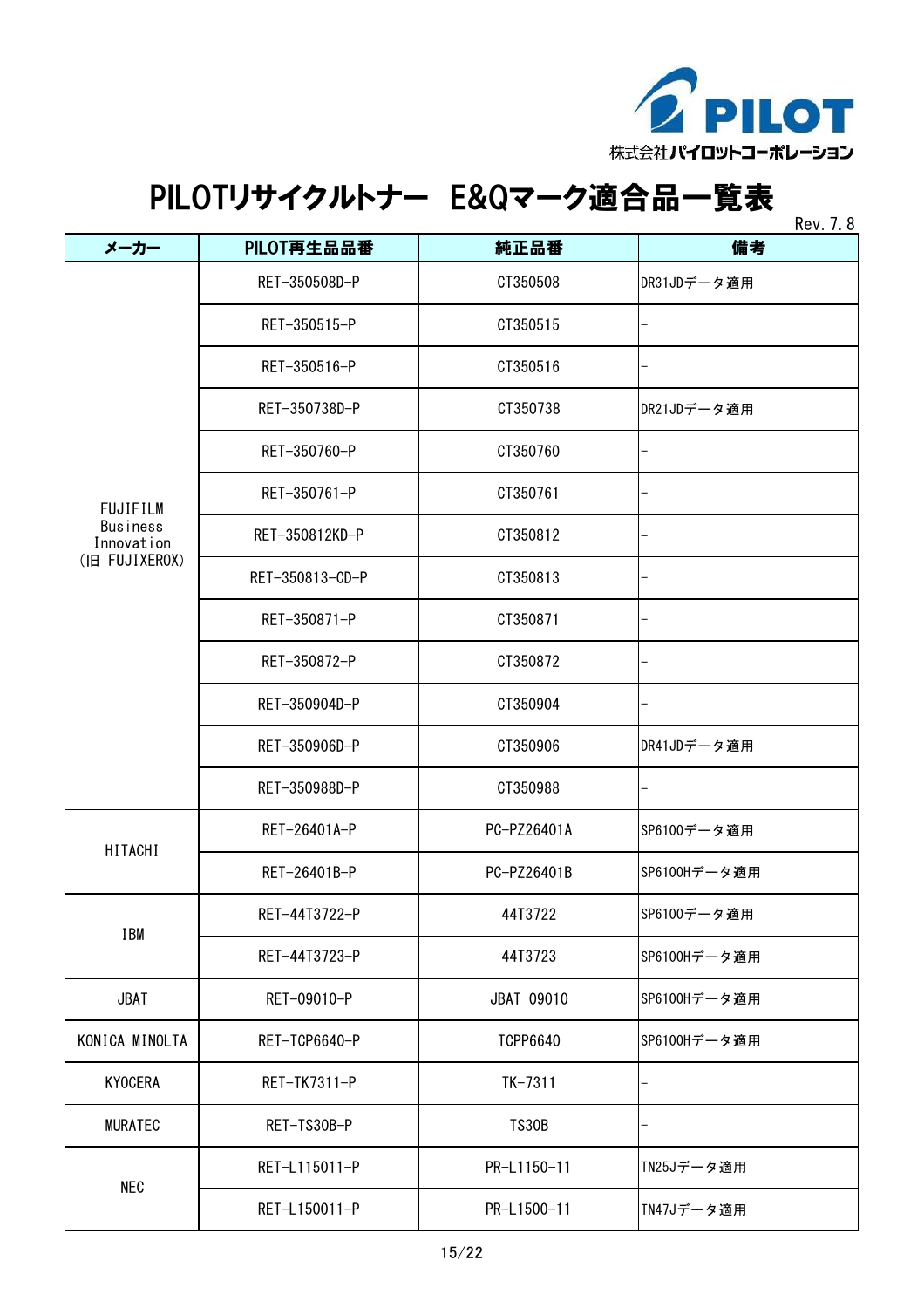

 $P_{ON}$  7.9

| メーカー       | PILOT再生品品番      | 純正品番         | NUV. I. O<br>備考 |
|------------|-----------------|--------------|-----------------|
|            | RET-L230011-P   | PR-L2300-11  |                 |
|            | RET-L230012-P   | PR-L2300-12  |                 |
|            | RET-L280011-P   | PR-L2800-11  |                 |
|            | RET-L280012-P   | PR-L2800-12  |                 |
|            | RET-L2900-16Y-P | PR-L2900C-16 | LPC3-12Yデータ適用   |
|            | RET-L2900-17M-P | PR-L2900C-17 | LPC3-12Mデータ適用   |
|            | RET-L2900-18C-P | PR-L2900C-18 | LPC3-12Cデータ適用   |
|            | RET-L2900-19K-P | PR-L2900C-19 | LPC3-12Kデータ適用   |
|            | RET-L460012-P   | PR-L4600-12  |                 |
|            | RET-4C150-16Y-P | PR-L4C150-16 |                 |
|            | RET-4C150-17M-P | PR-L4C150-17 |                 |
| <b>NEC</b> | RET-4C150-18C-P | PR-L4C150-18 |                 |
|            | RET-4C150-19K-P | PR-L4C150-19 |                 |
|            | RET-L500011-P   | PR-L5000-11  | TN26Jデータ適用      |
|            | RET-L5000D-P    | PR-L5000-31  | DR21JDデータ適用     |
|            | RET-L514011-P   | PR-L5140-11  | TN28Jデータ適用      |
|            | RET-L520012-P   | PR-L5200-12  | TN37Jデータ適用      |
|            | RET-L5200D-P    | PR-L5200-31  | DR31JDデータ適用     |
|            | RET-L522012-P   | PR-L5220-12  | TN48Jデータ適用      |
|            | RET-L5220D-P    | PR-L5220-31  | DR41JDデータ適用     |
|            | RET-L530012-P   | PR-L5300-12  |                 |
|            | RET-L535011-P   | PR-L5350-11  |                 |
|            | RET-L535012-P   | PR-L5350-12  |                 |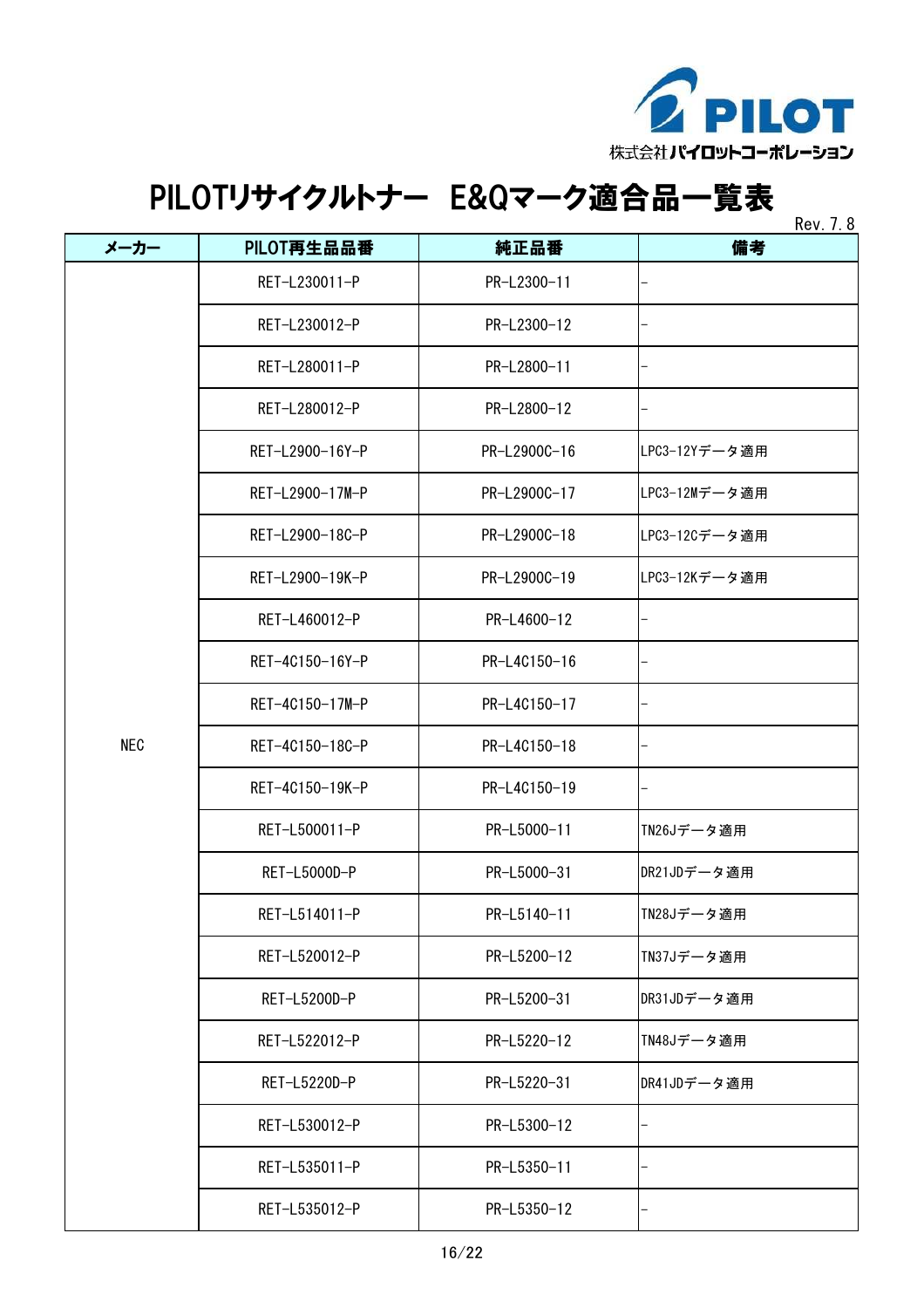

| メーカー       | PILOT再生品品番      | 純正品番         | <b>REV.</b> 7.0<br>備考 |
|------------|-----------------|--------------|-----------------------|
|            | RET-L5700-16Y-P | PR-L5700C-16 |                       |
|            | RET-L5700-17M-P | PR-L5700C-17 |                       |
|            | RET-L5700-18C-P | PR-L5700C-18 |                       |
|            | RET-L5700-24K-P | PR-L5700C-24 |                       |
|            | RET-L830011-P   | PR-L8300-11  |                       |
|            | RET-L830012-P   | PR-L8300-12  |                       |
|            | RET-L850011-P   | PR-L8500-11  |                       |
|            | RET-L850012-P   | PR-L8500-12  |                       |
|            | RET-L860012-P   | PR-L8600-12  |                       |
|            | RET-L870012-P   | PR-L8700-12  |                       |
|            | RET-L9010-11Y-P | PR-L9010C-11 | 202454Yデータ適用          |
| <b>NEC</b> | RET-L9010-12M-P | PR-L9010C-12 | 202453Mデータ適用          |
|            | RET-L9010-13C-P | PR-L9010C-13 | 202452Cデータ適用          |
|            | RET-L9010-14K-P | PR-L9010C-14 | 202451Kデータ適用          |
|            | RET-L9100-11Y-P | PR-L9100C-11 |                       |
|            | RET-L9100-12M-P | PR-L9100C-12 |                       |
|            | RET-L9100-13C-P | PR-L9100C-13 |                       |
|            | RET-L9100-14K-P | PR-L9100C-14 |                       |
|            | RET-L9100-KD-P  | PR-L9100C-31 |                       |
|            | RET-L9100-CD-P  | PR-L9100C-35 |                       |
|            | RET-L9110-11Y-P | PR-L9110C-11 | 202462Yデータ適用          |
|            | RET-L9110-12M-P | PR-L9110C-12 | 202461Mデータ適用          |
|            | RET-L9110-13C-P | PR-L9110C-13 | 202460Cデータ適用          |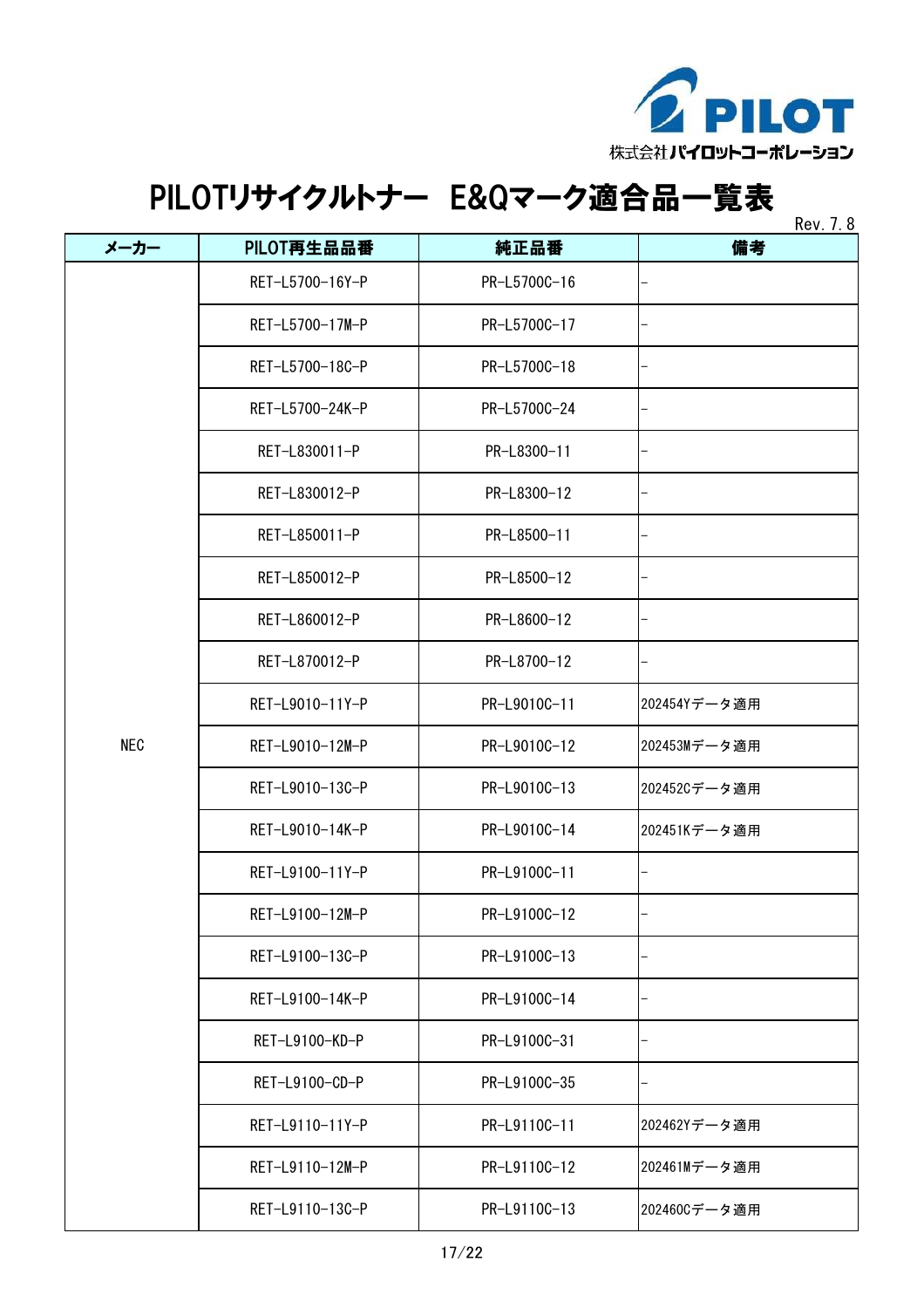

| Kev |  |
|-----|--|
|-----|--|

|            |                 |              | <b>REV. 7.0</b> |
|------------|-----------------|--------------|-----------------|
| メーカー       | PILOT再生品品番      | 純正品番         | 備考              |
|            | RET-L9110-14K-P | PR-L9110C-14 | 202459Kデータ適用    |
|            | RET-L9160-16Y-P | PR-L9160C-16 | LPC3-39Yデータ適用   |
|            | RET-L9160-17M-P | PR-L9160C-17 | LPC3-39Mデータ適用   |
|            | RET-L9160-18C-P | PR-L9160C-18 | LPC3-39Cデータ適用   |
|            | RET-L9160-19K-P | PR-L9160C-19 | LPC3-39Kデータ適用   |
|            | RET-L9300-16Y-P | PR-L9300C-16 |                 |
|            | RET-L9300-17M-P | PR-L9300C-17 |                 |
|            | RET-L9300-18C-P | PR-L9300C-18 |                 |
|            | RET-L9300-19K-P | PR-L9300C-19 |                 |
|            | RET-L9560-16Y-P | PR-L9560C-16 | LPC3-38Yデータ適用   |
|            | RET-L9560-17M-P | PR-L9560C-17 | LPC3-38Mデータ適用   |
| <b>NEC</b> | RET-L9560-18C-P | PR-L9560C-18 | LPC3-38Cデータ適用   |
|            | RET-L9560-19K-P | PR-L9560C-19 | LPC3-38Kデータ適用   |
|            | RET-L9600-16Y-P | PR-L9600C-16 |                 |
|            | RET-L9600-17M-P | PR-L9600C-17 |                 |
|            | RET-L9600-18C-P | PR-L9600C-18 |                 |
|            | RET-L9600-19K-P | PR-L9600C-19 |                 |
|            | RET-L9600-D-P   | PR-L9600C-31 |                 |
|            | RET-L9950-11Y-P | PR-L9950C-11 |                 |
|            | RET-L9950-12M-P | PR-L9950C-12 |                 |
|            | RET-L9950-13C-P | PR-L9950C-13 |                 |
|            | RET-L9950-14K-P | PR-L9950C-14 |                 |
|            | RET-L9950-D-P   | PR-L9950C-31 |                 |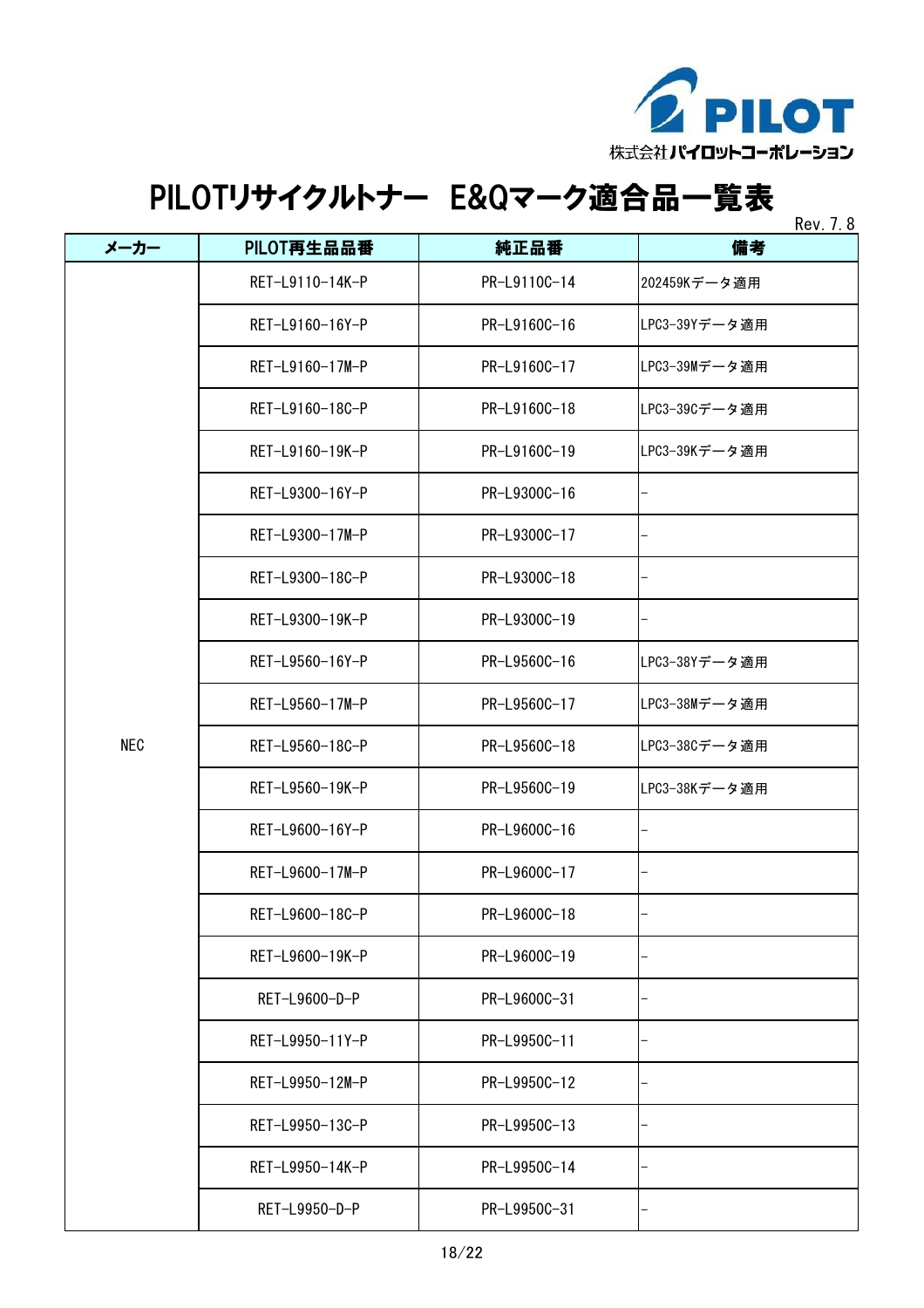

| メーカー  | PILOT再生品品番     | 純正品番               | <b>Rev.</b> 7. 8<br>備考   |
|-------|----------------|--------------------|--------------------------|
|       | RET-C3KC1-P    | TNR-C3KC1          |                          |
| 0KI   |                |                    |                          |
|       | RET-C3KM1-P    | TNR-C3KM1          |                          |
|       | RET-C3KY1-P    | TNR-C3KY1          |                          |
|       | RET-C3KK1-P    | TNR-C3KK1          |                          |
|       | RET-C3LC2-P    | TNR-C3LC2          |                          |
|       | RET-C3LM2-P    | TNR-C3LM2          |                          |
|       | RET-C3LY2-P    | TNR-C3LY2          |                          |
|       | RET-C3LK2-P    | TNR-C3LK2          |                          |
|       | RET-C4KC2-P    | TNR-C4KC2          | —                        |
|       | RET-C4KM2-P    | TNR-C4KM2          |                          |
|       | RET-C4KY2-P    | TNR-C4KY2          |                          |
|       | RET-C4KK2-P    | TNR-C4KK2          |                          |
|       | RET-EPC-M3A1-P | EPC-M3A1           | SP6100データ適用              |
|       | RET-EPC-M3A2-P | EPC-M3A2           | SP6100Hデータ適用             |
|       | RET-EPC-M3B1-P | EPC-M3B1           |                          |
|       | RET-EPC-M3B2-P | EPC-M3B2           |                          |
|       | RET-TNR-M4G2-P | TNR-M4G2           |                          |
|       | RET-EL6000-P   | トナーカートリッジ タイプ 6000 | $\overline{\phantom{0}}$ |
|       | RET-NX720A-P   | トナーカートリッジ タイプ 720A | $\qquad \qquad -$        |
|       | RET-NX720B-P   | トナーカートリッジ タイプ 720B |                          |
| RICOH | RET-NX85A-P    | トナーカートリッジ タイプ 85A  | $\overline{\phantom{0}}$ |
|       | RET-NX85B-P    | トナーカートリッジ タイプ 85B  | $\qquad \qquad -$        |
|       | RET-P500-P     | H- P 500           |                          |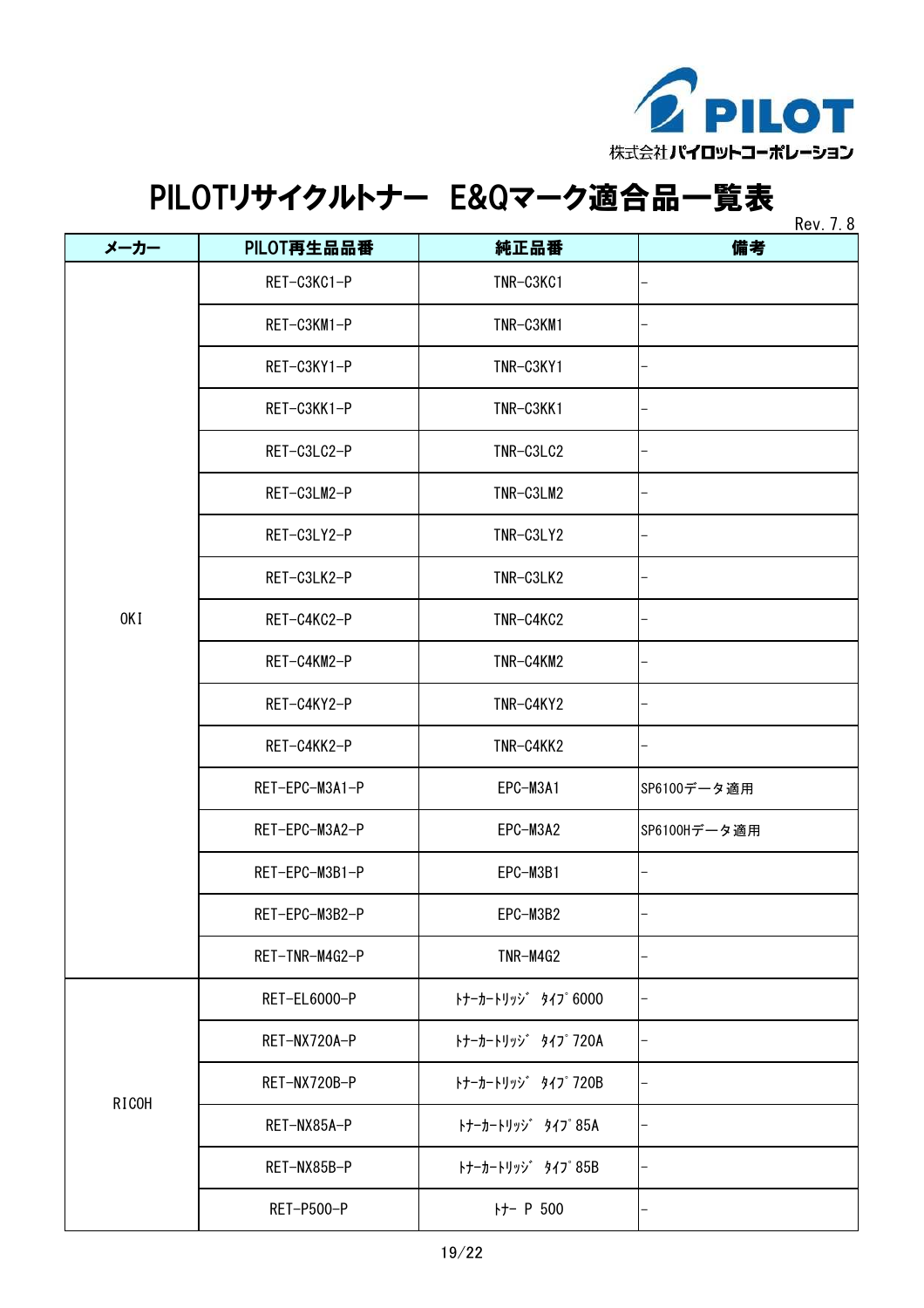

| メーカー  | PILOT再生品品番    | 純正品番                          | NUV. I. O<br>備考 |
|-------|---------------|-------------------------------|-----------------|
|       | RET-P500H-P   | <b>H- P 500H</b>              |                 |
|       | RET-PC300HC-P | トナーカートリッジ シアン P C300H         |                 |
|       | RET-PC300HM-P | トナーカートリッジ マゼ ンタ P C300H       |                 |
|       | RET-PC300HY-P | トナーカートリッジ イエロー P C300H        |                 |
|       | RET-PC300HK-P | トナーカートリッジ ブ ラック P C300H       |                 |
|       | RET-RC400BC-P | トナー シアン タイフ <sup>o</sup> 400B |                 |
|       | RET-RC400BM-P | トナー マセ゛ンタ タイフ゜400B            |                 |
|       | RET-RC400BY-P | トナー イエロー タイプ 400B             |                 |
|       | RET-RC400BK-P | トナー ブ ラック タイプ 400B            |                 |
|       | RET-SP200C-P  | SPトナーカートリッジ シアン C200          |                 |
|       | RET-SP200M-P  | SPトナーカートリッジ マゼ ンタ C200        |                 |
| RICOH | RET-SP200Y-P  | SPトナーカートリッジ イエロー C200         |                 |
|       | RET-SP200K-P  | SPトナーカートリッジ ブ ラック C200        |                 |
|       | RET-SP220C-P  | SPトナーカートリッジ シアン C220          |                 |
|       | RET-SP220M-P  | SPトナーカートリッジ マゼ ンタ C220        |                 |
|       | RET-SP220Y-P  | SPトナーカートリッジ イエロー C220         |                 |
|       | RET-SP220K-P  | SPトナーカートリッジ ブ ラック C220        |                 |
|       | RET-SP2100H-P | SPトナーカートリッジ 2100H             |                 |
|       | RET-SP310HC-P | SPトナーカートリッジ シアン C310H         |                 |
|       | RET-SP310HM-P | SPトナーカートリッジ マゼ ンタ C310H       |                 |
|       | RET-SP310HY-P | SPトナーカートリッジ イエロー C310H        |                 |
|       | RET-SP310HK-P | SPトナーカートリッジ ブ ラック C310H       |                 |
|       | RET-SP3400H-P | SPトナーカートリッジ 3400H             |                 |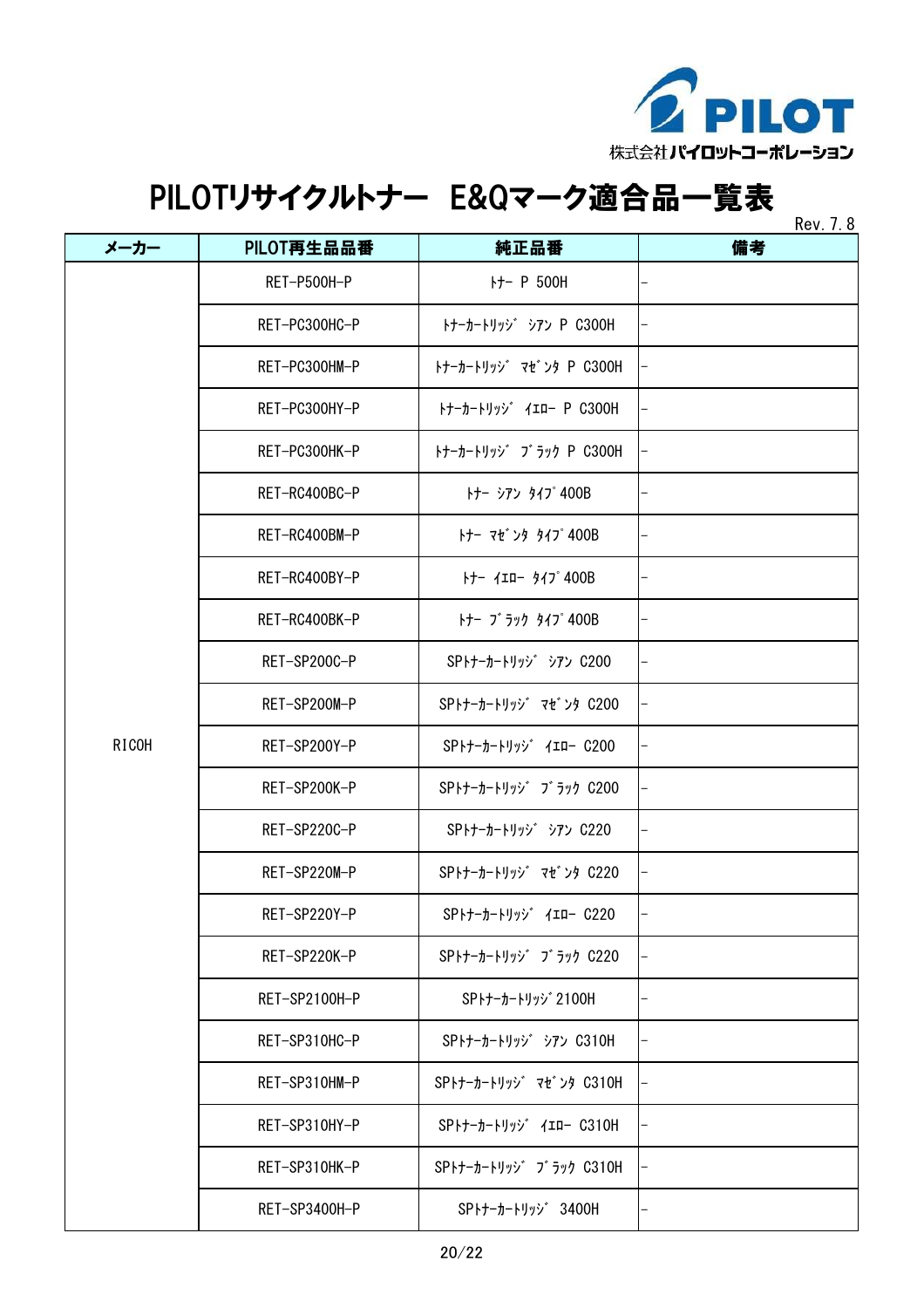

|                      | PILOT再生品品番    | 純正品番                     | NUV. I. O<br>備考 |
|----------------------|---------------|--------------------------|-----------------|
|                      |               |                          |                 |
|                      | RET-SP3400L-P | SPトナーカートリッジ 3400L        |                 |
| メーカー<br><b>RICOH</b> | RET-SP4200-P  | SPトナーカートリッジ 4200         |                 |
|                      | RET-SP4200H-P | SPトナーカートリッジ 4200H        |                 |
|                      | RET-SP4500-P  | SP <sub>++</sub> - 4500  |                 |
|                      | RET-SP4500H-P | SPトナー 4500H              |                 |
|                      | RET-SP6100-P  | SPトナーカートリッジ 6100         |                 |
|                      | RET-SP6100H-P | SPトナーカートリッジ 6100H        |                 |
|                      | RET-SP6400-P  | SP <sub>++</sub> - 6400  |                 |
|                      | RET-SP6400H-P | SP <sub>++</sub> - 6400H |                 |
|                      | RET-SP710C-P  | SPトナー シアン C710           |                 |
|                      | RET-SP710M-P  | SPトナー マゼ ンタ C710         |                 |
|                      | RET-SP710Y-P  | SPトナー イエロー C710          |                 |
|                      | RET-SP710K-P  | SPトナー ブ ラック C710         |                 |
|                      | RET-SP740HC-P | SPトナー シアン C740H          |                 |
|                      | RET-SP740HM-P | SPトナー マゼ ンタ C740H        |                 |
|                      | RET-SP740HY-P | SPトナー イエロー C740H         |                 |
|                      | RET-SP740HK-P | SPトナー ブ ラック C740H        |                 |
|                      | RET-SP810HC-P | SPトナー シアン C810H          |                 |
|                      | RET-SP810HM-P | SPトナー マゼ ンタ C810H        | -               |
|                      | RET-SP810HY-P | SPトナー イエロー C810H         |                 |
|                      | RET-SP810HK-P | SPトナー ブ ラック C810H        |                 |
|                      | RET-SP810CD-P | SPドラムユニット カラー C810       |                 |
|                      | RET-SP810MD-P | SPドラムユニット カラー C810       |                 |